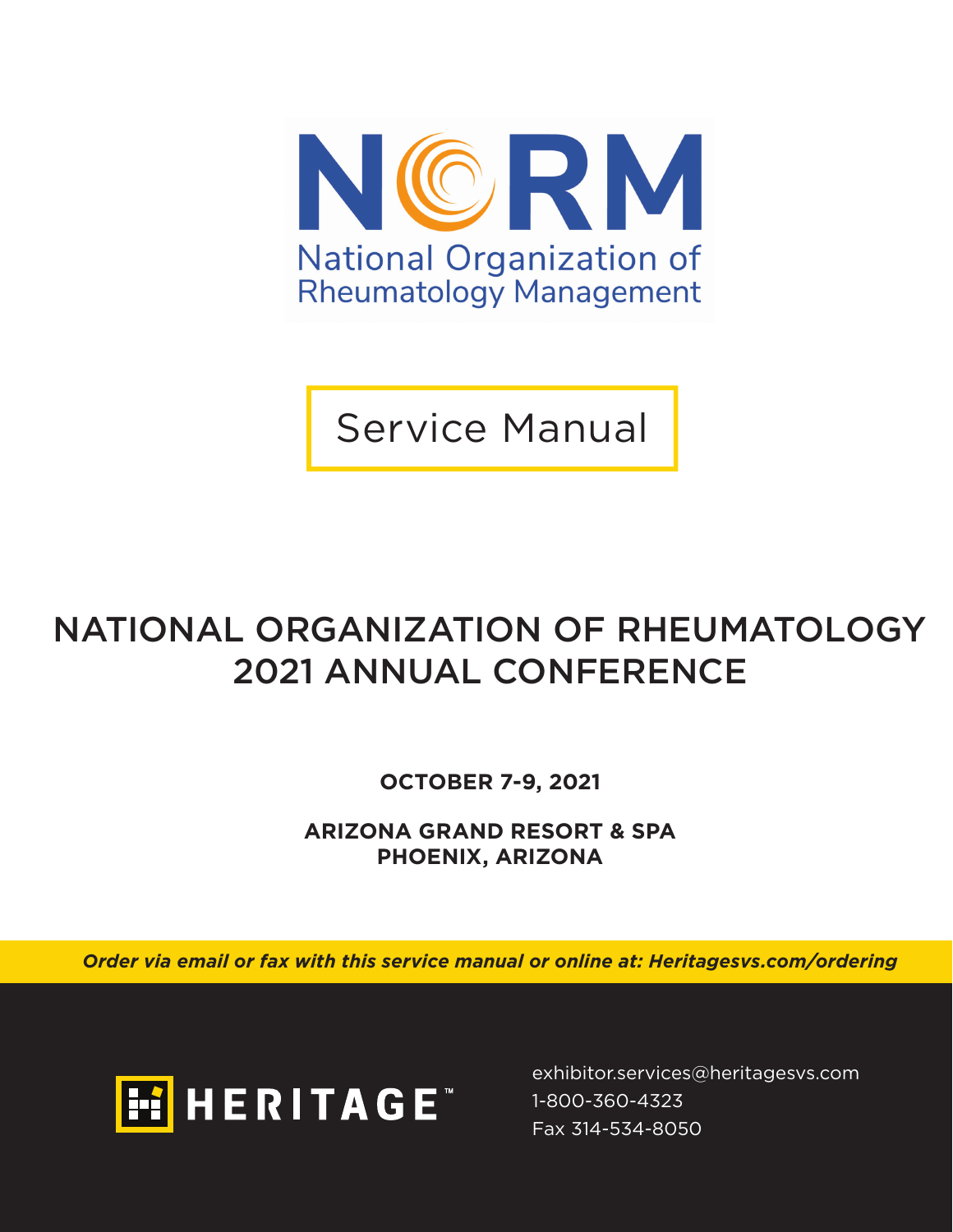

### GENERAL INFORMATION/QUICK FACTS

exhibitor.services@heritagesvs.com 1-800-360-4323 Fax: 314-534-8050 *Order online at: heritagesvs.com/ordering*  Please contact us for assistance if needed

## NORM 2021 ANNUAL CONFERENCE OCTOBER 7-9, 2021 ARIZONA GRAND RESORT & SPA PHOENIX, ARIZONA

#### Booth Equipment

Each 10'x10' booth will be set with 8' high navy blue back drape, 3' high navy blue side dividers, one (1) 6' white skirted table, two (2) chairs, one (1) wastebasket and a 7" x 44" one-line identification sign.

#### Table Top Equipment

Each table top will be set with one (1) 8' white skirted table, two (2) chairs, one (1) wastebasket and a 7" x 44" one-line identification sign.

#### Exhibit Hall Carpet

The exhibit area is carpeted in standard ballroom carpet. To enhance the appearance of your booth, rental carpet is available through Heritage. Please refer to the enclosed carpet brochure and furniture/carpet order form.

#### Discount Price Deadline Date

In order to receive advance order discount rates listed on the price sheet, we must receive your order and payment by Monday, September 20, 2021.

#### Shipments to Advance Warehouse Deadline Date

Heritage will begin receiving freight at the advance warehouse on Thursday, September 9, 2021. To avoid late fees, all shipments to the advanced warehouse must arrive no later than Thursday, September 30, 2021. Shipments will be received Monday through Friday between the hours of 10:00 a.m. and 4:00 p.m.

#### Show Schedule

| <b>Exhibitor Move-In</b>  |           |           |   |           |
|---------------------------|-----------|-----------|---|-----------|
| Thursday                  | October 7 | $1:00$ PM |   | 5:00 PM   |
| <b>Exhibit Hours</b>      |           |           |   |           |
| Friday                    | October 8 | $6:30$ AM | - | $5:00$ PM |
| Saturday                  | October 9 | 7:00 AM   | - | $1:30$ PM |
| <b>Exhibitor Move-Out</b> |           |           |   |           |
| Saturday                  | October 9 | $1:30$ PM |   | 3:00 PM   |

#### Dismantle and Move-Out Information

- All carriers must check-in no later than 2:00 PM, on Saturday, October 9. All exhibit materials must be removed from the exhibit hall floor by 3:00 PM, on Saturday, October 9. Heritage will begin redirecting all outbound freight not claimed by appointed freight carriers to the preferred show carrier at 2:00 PM.
- Please refer to the Outbound Shipments Form included in this packet for detailed information regarding outbound shipping procedures.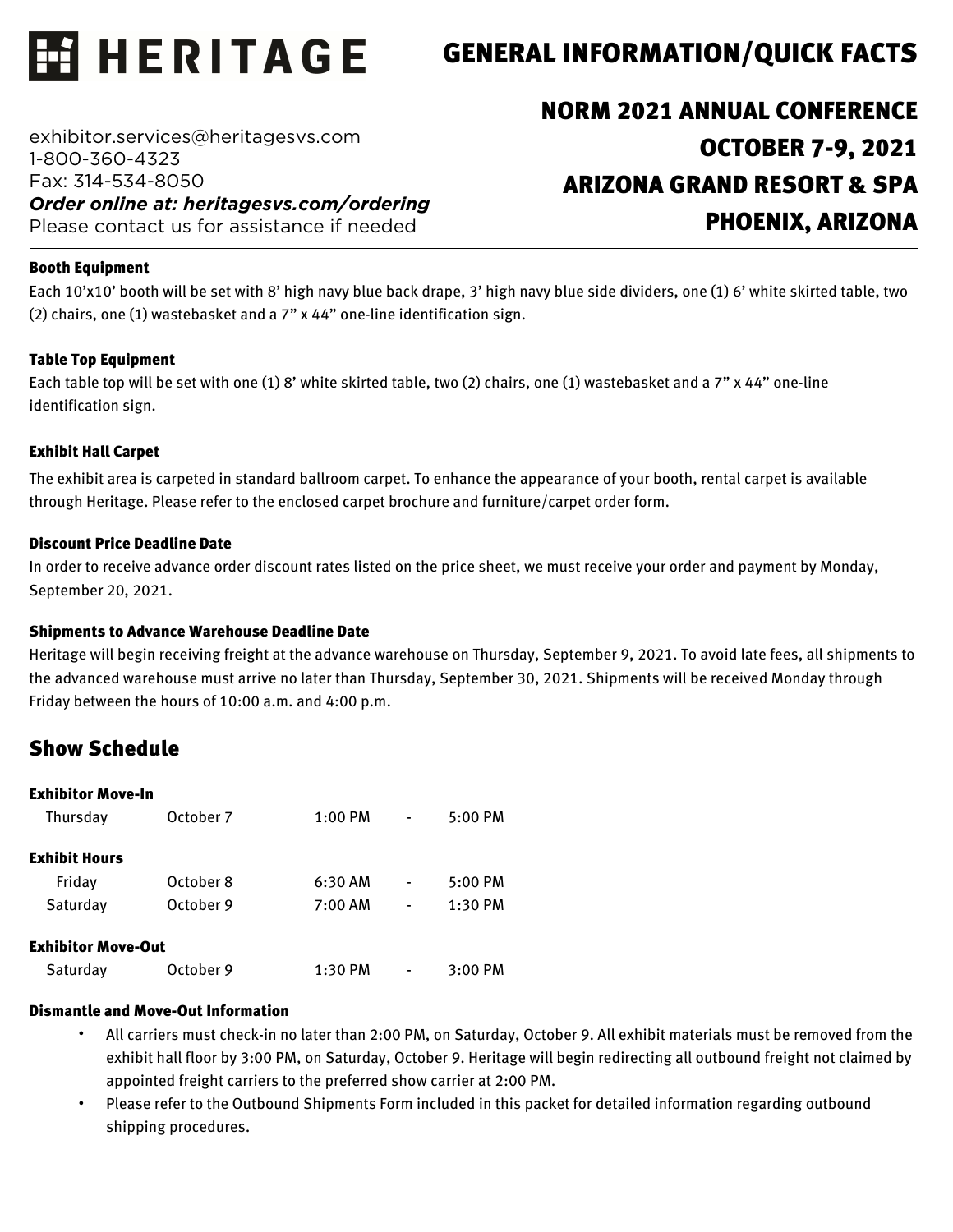

### GENERAL INFORMATION/QUICK FACTS

exhibitor.services@heritagesvs.com 1-800-360-4323 Fax: 314-534-8050 *Order online at: heritagesvs.com/ordering*  Please contact us for assistance if needed

## NORM 2021 ANNUAL CONFERENCE OCTOBER 7-9, 2021 ARIZONA GRAND RESORT & SPA PHOENIX, ARIZONA

#### Post Show Paperwork and Labels

Our customer service department will provide a Heritage Bill of Lading and Labels for you to complete. Complete your paperwork ahead of time. Be sure your carrier knows the company name and booth number when making arrangements for shipping your exhibit at the close of the show.

#### HES Freight Logistics

If you need an on show site, cost effective and reliable carrier to transport your freight to and from the show, please email shipping@heritagesvs.com for a quote (guaranteed lowest material handling rate, priority empty return handling, complimentary shrinkwrap, etc).

#### Ordering Online

Go To: heritagesvs.com/ordering

#### Warehouse Shipping Information:

Exhibitor Company Name and Booth Number HERITAGE TForce Freight c/o Fidelitone 6920 W. Allison Rd. Chandler, AZ 85226 FOR: NORM 2021

Heritage will accept exhibit materials beginning Thursday, September 9, 2021 at the warehouse address. Material arriving after Thursday, September 30, 2021 will be received at the warehouse with an additional after deadline charge.

#### Show Site Shipping Address:

Exhibitor Company Name and Booth Number

C/O HERITAGE Arizona Grand Resort & Spa 8000 Arizona Grand Pkwy. Phoenix, AZ 85044

FOR: NORM 2021

Crated, boxed, or skidded materials will be accepted at show site beginning at 1:00 PM, Thursday, October 7, 2021 at the show site address. Shipments arriving before this date will be refused by the facility.

#### Service Center Hours

The Heritage Exhibitor Service Center will be staffed during exhibitor move-in and exhibitor move-out and during show hours.

#### We Appreciate Your Business!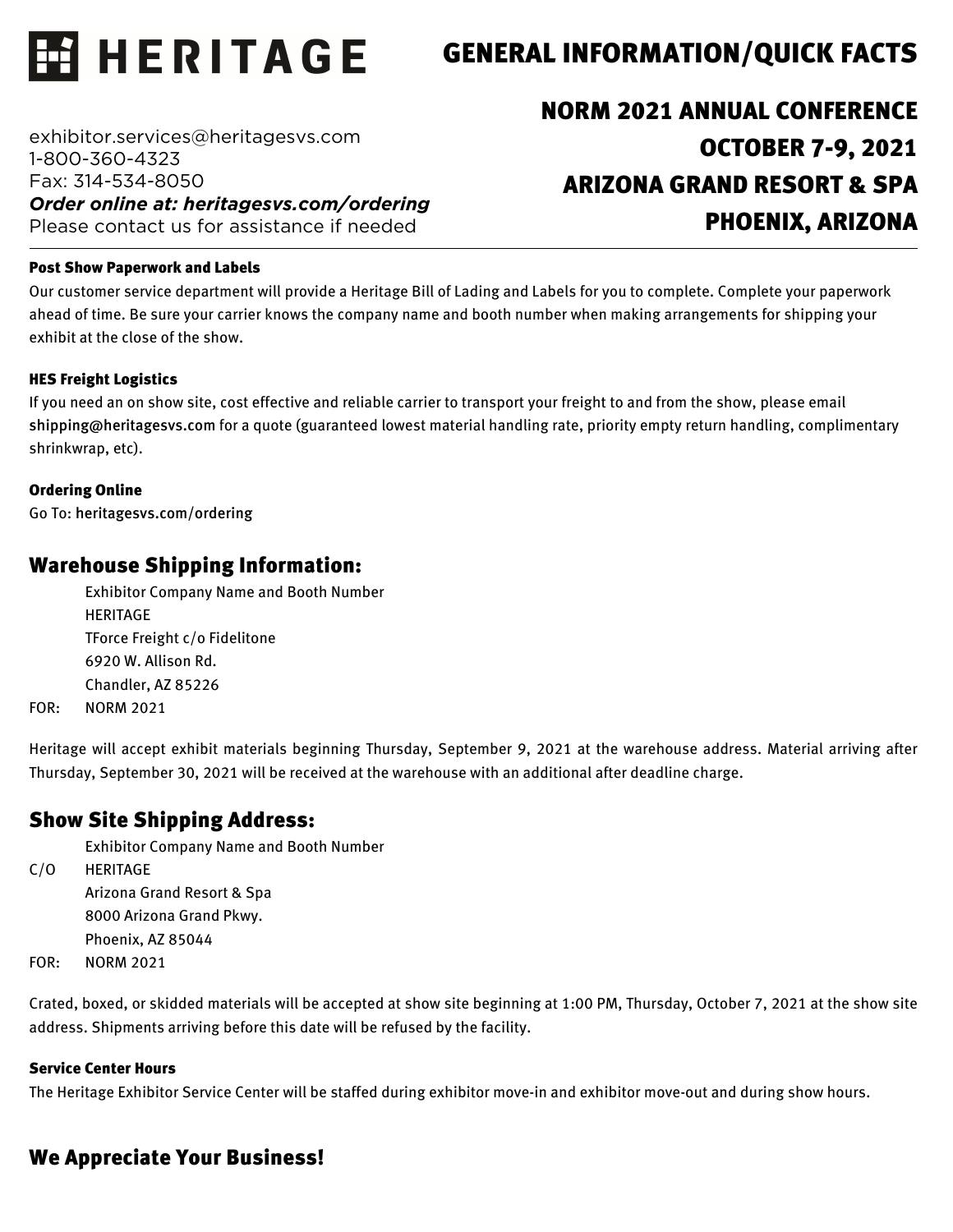## **EE HERITAGE**

## METHOD OF PAYMENT & CREDIT CARD AUTHORIZATION FORM

Must be completed and submitted with any HERITAGE order forms

exhibitor.services@heritagesvs.com 1-800-360-4323

Fax 314-534-8050

*Order online at: heritagesvs.com/ordering*

| Name of Convention <b>NORM 2021</b> |                                                                                                                 |  |  |
|-------------------------------------|-----------------------------------------------------------------------------------------------------------------|--|--|
|                                     |                                                                                                                 |  |  |
|                                     |                                                                                                                 |  |  |
|                                     | Address and the contract of the contract of the contract of the contract of the contract of the contract of the |  |  |
|                                     |                                                                                                                 |  |  |
|                                     |                                                                                                                 |  |  |
|                                     |                                                                                                                 |  |  |

| <b>Credit Card Payment</b>                                                                                                                                                                                                                                                                                                                   |                                                              |  |  |  |  |
|----------------------------------------------------------------------------------------------------------------------------------------------------------------------------------------------------------------------------------------------------------------------------------------------------------------------------------------------|--------------------------------------------------------------|--|--|--|--|
|                                                                                                                                                                                                                                                                                                                                              |                                                              |  |  |  |  |
| Credit Card Billing Address [2002] [2012] [2012] [2012] [2012] [2012] [2012] [2012] [2012] [2012] [2012] [2012] [2012] [2012] [2012] [2012] [2012] [2012] [2012] [2012] [2012] [2012] [2012] [2012] [2012] [2012] [2012] [2012                                                                                                               |                                                              |  |  |  |  |
|                                                                                                                                                                                                                                                                                                                                              |                                                              |  |  |  |  |
|                                                                                                                                                                                                                                                                                                                                              | V-Code EXP                                                   |  |  |  |  |
| Charge to:<br>$\Box$ American Express<br>$\square$ MasterCard                                                                                                                                                                                                                                                                                | $\Box$ Visa<br>$\Box$ Discover                               |  |  |  |  |
| If for any reason the submitted credit card or check is declined or returned, a \$50.00 processing fee will be added to the final invoice. For your convenience, we will also process your<br>card for payment of any additional charges incurred at show site. We will automatically provide this service unless informed otherwise by you. |                                                              |  |  |  |  |
| CARD HOLDER'S SIGNATURE                                                                                                                                                                                                                                                                                                                      |                                                              |  |  |  |  |
| By signing the above, I acknowledge and understand that all services rendered will be billed to this credit card. I agree to be<br>bound by all terms and conditions in this service manual.                                                                                                                                                 |                                                              |  |  |  |  |
| <b>Company Check</b>                                                                                                                                                                                                                                                                                                                         | <b>Bank Wire Transfer</b>                                    |  |  |  |  |
| Make Check Davable to: UEDITACE                                                                                                                                                                                                                                                                                                              | Please reference name of show &<br>Enterprise Rank and Trust |  |  |  |  |

| Make Check Payable to: HERITAGE<br>620 Shenandoah Ave<br>St. Louis, MO 63104<br>Attn: Exhibitor Services<br>Please include a copy of this order form with your check. | FIEASE LEIELEILLE HAHLE UI SHUW &<br>Enterprise Bank and Trust<br>booth number to credit your account.<br>St. Louis, MO 63127<br>Customers are responsible for any<br>ABA# 081006162<br>bank processing fees. Please add<br>\$25.00 to your invoice total for each<br>ACCT# 0040520 HERITAGE<br>wire to cover inbound bank<br>Swift Code - Entrus44<br>processing fees. |
|-----------------------------------------------------------------------------------------------------------------------------------------------------------------------|-------------------------------------------------------------------------------------------------------------------------------------------------------------------------------------------------------------------------------------------------------------------------------------------------------------------------------------------------------------------------|
|-----------------------------------------------------------------------------------------------------------------------------------------------------------------------|-------------------------------------------------------------------------------------------------------------------------------------------------------------------------------------------------------------------------------------------------------------------------------------------------------------------------------------------------------------------------|

Please note: In some instances equipment or services may be handled by other contractors.

All orders received on site at the Exhibitor Service Desk will be charged at standard rates. All outstanding balances must be paid by the close of the show. Adjustments to your invoice will not be made after the close of the show. For your convenience, we will use this authorization to charge your credit card account for your advance orders, and any additional amounts incurred as a result of show site orders placed by your representative. These charges may include all Heritage companies, including but not limited to HES Logistics, Inc., or any charges which Heritage may be obligated to pay on behalf of the Exhibitor, including without limitation, any shipping charges. By submitting this form or ordering materials or services from Heritage, you agree to be bound by all terms & conditions included in your service manual.

Please fax or email this form promptly to HERITAGE using the information at the top of the page - retain one copy for your files.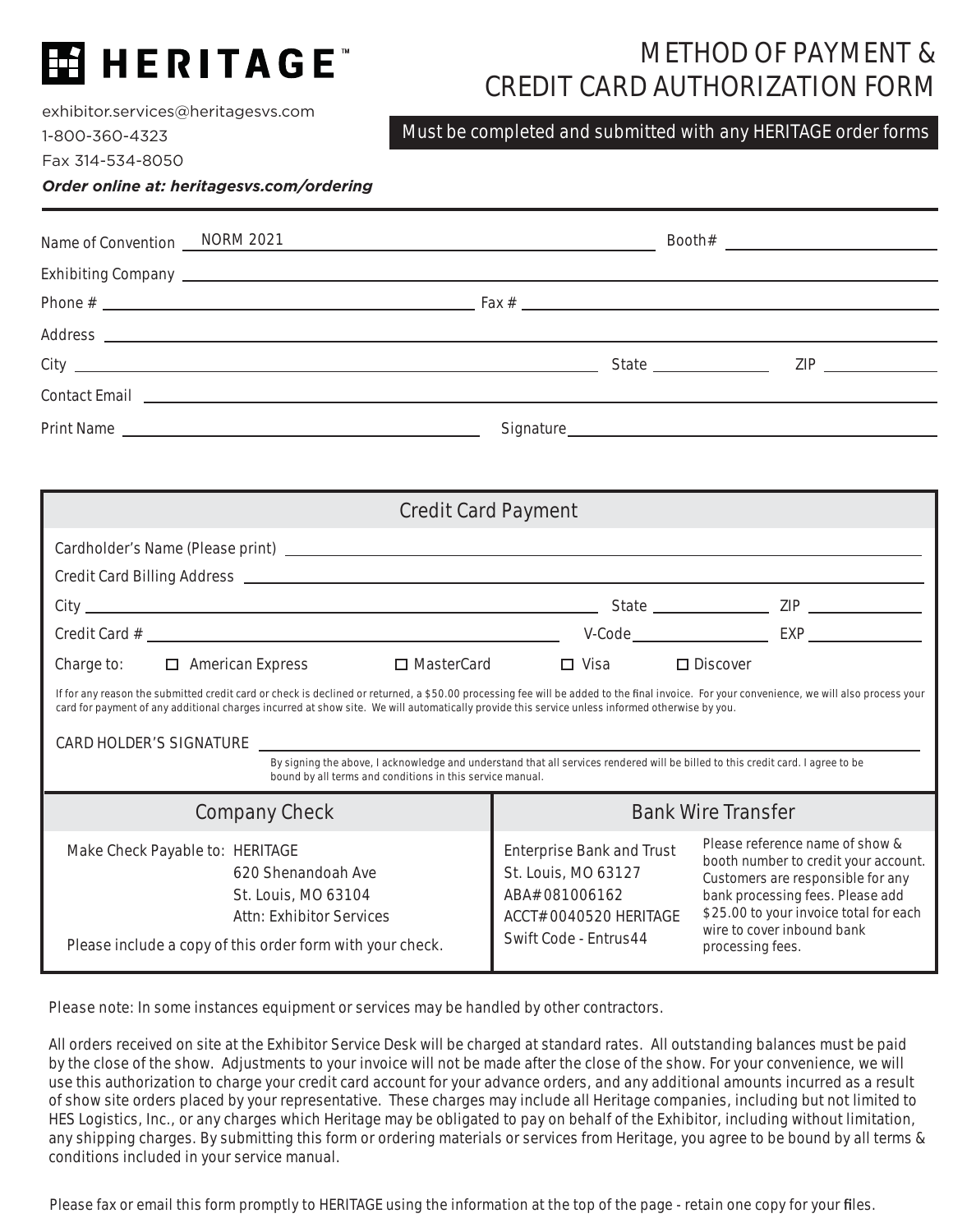## E HERITAGE

exhibitor.services@heritagesvs.com 1-800-360-4323 Fax 314-534-8050 *Order online at: heritagesvs.com/ordering*

### Discount Deadline: 9/20/2021

### Order Services Early and SAVE!

Complete and submit necessary order forms listed below before the deadline date to take advantage of Advance Pricing.

| Heritage Order Forms                                                                                                                                                                                                                                                   | <b>Order Total</b>                                       |
|------------------------------------------------------------------------------------------------------------------------------------------------------------------------------------------------------------------------------------------------------------------------|----------------------------------------------------------|
| Method of Payment & Credit Card Authorization<br><b>Third Party Authorization</b><br><b>EAC Requirements</b><br>Furniture<br><b>Material Handling</b><br><b>Accessible/Priority Storage Return</b><br><b>Installation &amp; Dismantle Labor</b><br><b>HES Shipping</b> | <b>Submit With First Order</b><br><b>NA</b><br><b>NA</b> |

TOTAL AMOUNT DUE

\$

| Please see the Terms and Conditions page for full<br>explanation of our policy on cancellations and changes.                                                                                                                                                                                                          |  |         |
|-----------------------------------------------------------------------------------------------------------------------------------------------------------------------------------------------------------------------------------------------------------------------------------------------------------------------|--|---------|
|                                                                                                                                                                                                                                                                                                                       |  |         |
| Contact Name                                                                                                                                                                                                                                                                                                          |  | Booth # |
| Phone # $\frac{1}{2}$ $\frac{1}{2}$ $\frac{1}{2}$ $\frac{1}{2}$ $\frac{1}{2}$ $\frac{1}{2}$ $\frac{1}{2}$ $\frac{1}{2}$ $\frac{1}{2}$ $\frac{1}{2}$ $\frac{1}{2}$ $\frac{1}{2}$ $\frac{1}{2}$ $\frac{1}{2}$ $\frac{1}{2}$ $\frac{1}{2}$ $\frac{1}{2}$ $\frac{1}{2}$ $\frac{1}{2}$ $\frac{1}{2}$ $\frac{1}{2}$ $\frac$ |  |         |

Please fax or email this form promptly to HERITAGE using the information at the top of the page - retain one copy for your files.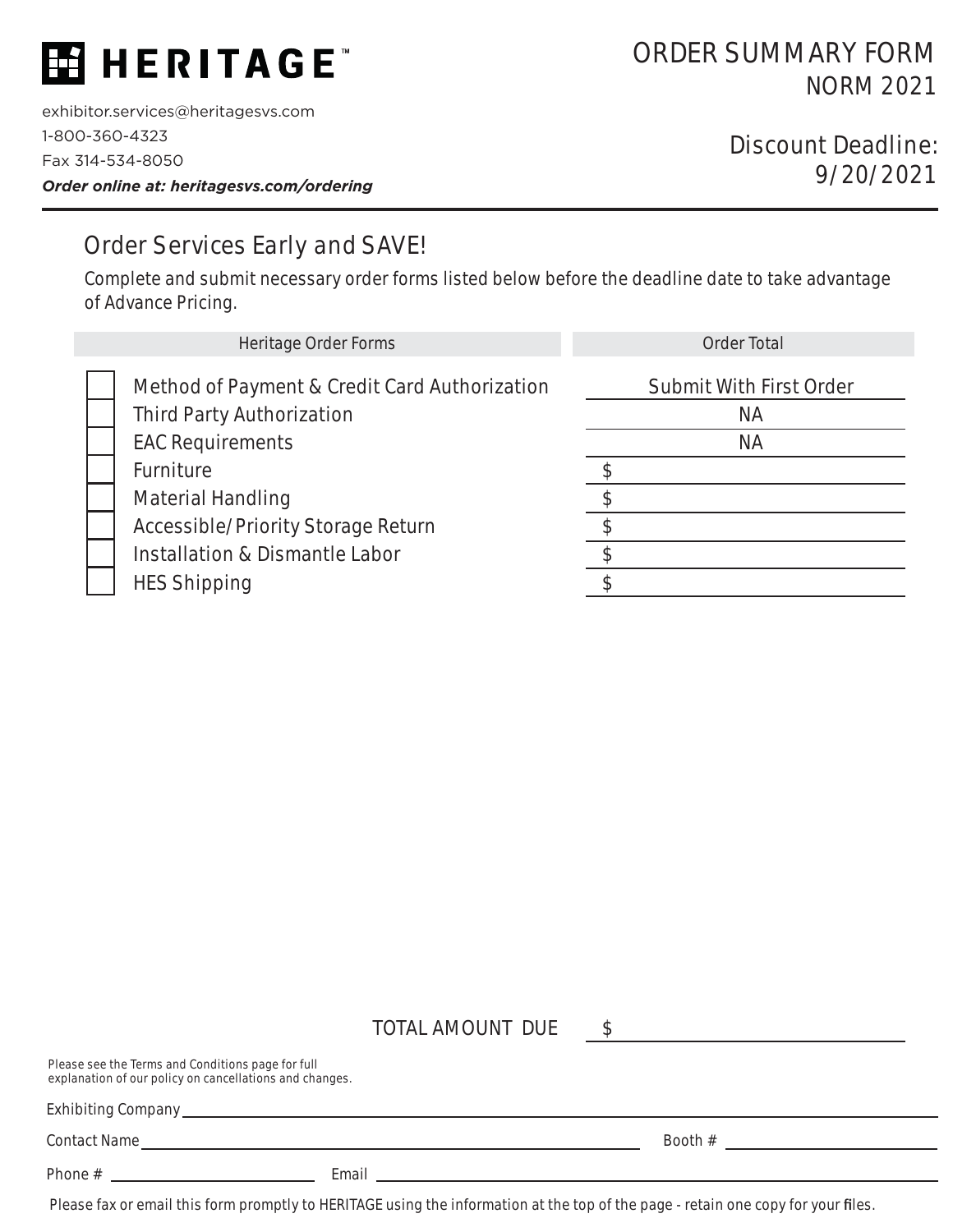## **HERITAGE**

exhibitor.services@heritagesvs.com

1-800-360-4323

Fax 314-534-8050

*Order online at: heritagesvs.com/ordering*

#### YOU ARE ENTERING A CONTRACT WHICH LIMITS YOUR POSSIBLE RECOVERY IN CASE OF LOSS OR DAMAGE.

The terms and conditions set forth below become a part of the contract between HERITAGE exposition services and you, the exhibitor. Exhibitor is deemed to have accepted these terms and conditions when any of the following conditions are met:

- The material handling service agreement is signed;
- Exhibitor's materials are delivered to the HERITAGE warehouse or to a show or exposition site for which HERITAGE is the official show contractor, or
- An order for labor and/or rental equipment is placed by exhibitor with HERITAGE.

1. DEFINITIONS. For purposes of the Contract, "HTG" means HERITAGE Exposition Services, Inc., d.b.a. HERITAGE Trade Show Services, HERITAGE, Heritage Exposition Services, HES Logistics, and their respective employees, directors, officers, agents, assigns, affiliated companies, and related entities including, but not limited, to any subcontractors HTG may appoint. The term "EXHIBITOR" means the Exhibitor, its employees, agents, representatives, and any Exhibitor Appointed Contractor ("EAC"). Cold Storage: Holding of Goods in a climate controlled area; Accessible Storage: Holding of Goods in an area from which Goods may be removed during shows; Services: Warehousing, transportation, drayage, un-supervised labor, supervised labor and/or related services; Show Site: The venue or place where an exposition or event takes place; Supervised Labor (OK TO PROCEED): Union labor that is provided to a Customer to install or dismantle a booth or exhibit space, and is supervised and/or directed by HTG; Un-Supervised Labor (do not proceed): Union labor that is provided to a Customer to install or dismantle a booth or exhibit space and pursuant to Customer's election is not supervised and/or directed by HTG. Customer assumes the responsibility and any liability arising therefrom, for the work of union labor when Customer elects to use un-supervised labor.

2. SCOPE. These Terms and Conditions shall be binding upon Exhibitor, HTG, and their respective Agents and representatives, including but not limited to Exhibitor contracted labor, EAC's or Installation and Dismantle Companies, and any other party with an interest in the Goods. Each shall have the benefit of and be bound by all provisions stated herein, including but not limited to time limits and limitations of liability.

3. Payments are due prior to delivery of services or equipment to EXHIBITOR unless other credit arrangements have been made. All payments shall be in U.S. currency, MasterCard, VISA, American Express or Discover credit cards, debit cards, or check, provided there is sufficient customer credit in EXHIBITOR's form of payment to completely satisfy the amount owed by EXHIBITOR to HTG. Undersigned authorizer acknowledges and agrees that all applicable charges for services rendered to the EXHIBITOR will be applied to the credit card on file in the event other form of payment is not tendered prior to the close of the trade show. In no instance shall any Exhibitor be extended credit beyond 30 days after the close of the Show. If there are any outstanding balances owed by EXHIBITOR to HTG which have not been paid after 30 days following the close of the Show, then these unpaid balances shall bear interest at the rate of 1-1/2% per month (18% per annum).

4. Any discrepancy in items ordered and items received or any complaint or question concerning services, etc., must be reported to the HTG Service Center at the show, in writing, immediately upon noting same. Problems will be resolved and/or any valid adjustments in EXHIBITOR's account will be made at that time, and approved by the HTG Project Manager in charge. Credits and adjustments will not be made based on information received after the Show. Exhibitors who cancel prior to Exhibitor Move-In will be refunded 100% of their advance payment. No refunds will be made for cancellations received once Exhibitor move-in begins or at show site, unless otherwise noted on the specific service form. In the event the exposition or event is cancelled or postponed, HTG reserves the right to charge for services rendered in preparation of the event or exposition as well as non-refundable costs incurred by HTG. Prior to any refunds being paid to EXHIBITORS, these cancellation and/or postponement charges will be determined in good faith by HTG and withheld from any amounts previously paid by EXHIBITOR to HTG in proportion to receipts from all exhibitors with the excess being refunded. EXHIBITOR should be advised that routine audits of Exhibitor booths for service usage are conducted during the Convention. Should the result of such an audit indicate that equipment or services is in fact being used that has not been paid for, the Exhibitor will be charged for the equipment or service at the applicable rate.

5. HTG reserves the right to discontinue one or all services or equipment delivery to EXHIBITOR for non-payment of one or more outstanding bills should such bill not be paid before the close of the first day of the Show. Payment for any one or more of the services rendered does not in anyway release EXHIBITOR from payment of the other remaining services upon presentation of an invoice. Should it become necessary after all discrepancies are resolved to employ a collection agency, then EXHIBITOR agrees that all reasonable and customary collection fees shall be borne by EXHIBITOR.

6. CHOICE OF LAW & VENUE. Any dispute between HTG and EXHIBITOR shall be governed by the laws of the State of Missouri (without regard to Missouri's conflicts of laws principles). Venue of any action between HTG and EXHIBITOR shall lie exclusively in the state or federal courts located in St. Louis, Missouri and HTG and EXHIBITOR agree that all reasonable attorney's fees shall be borne by the prevailing party.

7. LIMITATION OF LIABILITY & INDEMNITY. HTG shall not be liable to any extent whatsoever for any actual or potential loss of profits or revenues, or for any collateral costs or consequential

damages, which may result from (1) any loss, injury or damage to EXHIBITOR's materials or (2) EXHIBITOR's ability to carry-on in its normal business practices. Additionally, HTG shall not be liable for (1) any loss, damage or delay as a result of fire lightning, strikes, riot or civil commotion or any other cause or condition beyond the control of HTG, (2) damage to uncrated materials, materials improperly packed, or (3) concealed damage, or loss, theft or disappearance of EXHIBITOR's mate rials while at the show or EXHIBITOR's materials are in EXHIBITOR's possession or are located within or near the confines of EXHIBITOR's booth. HTG's liability shall be limited to any loss or damage which results solely from HTG's negligence in the actual physical handling of EXHIBITOR's materials and not from any other type of loss or damage. HTG's maximum liability for any cause shall be limited to \$0.30 per pound per article with a maximum liability of \$50.00 per item or \$1,000.00 per shipment. HTG shall not be responsible for loss, theft, or disappearance of materials before they are picked up from EXHIBITOR's booth or for reloading after the show. Bills-of-lading covering outgoing shipments, which are furnished to HTG by EXHIBITOR, will be checked at the time of actual pickup from the booth and corrections made where discrepancies occur Any claims for loss, injury or damage must be submitted to HTG within thirty (30) days of the close of the show in which the loss, injury or damage occurred, or such claims shall be waived. No suit or action for the recovery of any claims arising out of or related to bodily injury, death,or property damage shall be brought against HTG more than one year after the accrual of the cause of action. EXHIBITOR agrees to indemnify and hold harmless HTG against any and all claims, suits, liabilities, or damages, including reasonable settlements and reasonable attorney's fees, arising out of negligence or any other cause on the part of the EXHiBITOR, subcontractors, suppliers, employees or any individual or company under the control directly

or indirectly of the EXHIBITOR at the show.

a. Cold Storage. Goods requiring cold storage are stored at Customer's own risk. HTG assumes no liability or responsibility for Cold Storage. b. Accessible Storage: HTG assumes no liability for loss or damage to Goods while in Accessible Storage. Storage charges are for the use of space and are not a form of insurance, or a guarantee of security. c. Unattended Goods: HTG assumes no liability for loss or damage to unattended Goods received at Show Site at any time from the point of receipt of inbound Goods until the loading of the outbound Goods, including the entire term of the respective show or exhibition. Customer is responsible for insuring its own Goods for any and all risk of loss. d. Empty Storage: HTG assumes no liability for loss or damage to Goods or crates, or the contents therein, while containers are in Empty Storage. It is Customer's sole responsibility to affix the appropriate labels available at the HTG Service Desk for empty container storage, and ensures that any pre-existing empty labels are removed. e. Forced Freight: HTG is not liable for Customer Goods left on the show floor after the show closing deadline, with or without a Material Handling Services/Straight Bill of Lading signed by Customer. It is Customer's responsibility to complete accurate paperwork for shipping to ensure Customer Goods are properly labeled. f. Concealed Damage: HTG shall not be liable for concealed loss or damage including but not limited to glass, electronic equipment, prototypes, original art, uncrated Goods, or improperly packaged or labeled Goods. g. Unattended Booth: HTG shall not be liable for any loss or damage occurring while the Goods are unattended in Exhibitor's booth at any time, including, but not limited to, the time the Goods are delivered to the dock until the time the Goods are received by Exhibitor's selected carrier. h. Labor: HTG assumes no liability for loss , damage, or bodily injury arising out of Exhibitor's supervision of HTG provided union labor. i. Notice of Loss or Damage: In order to have a valid claim, notice of loss or damage to Goods must be given to HTG or its agent within 24 hours of occurrence (as evidenced in an Incident Report completed at Show Site by HTG) or delivery of outbound Goods.

8. ADVANCED WAREHOUSING/TEMPORARY STORAGE: HTG assumes no liability or responsibility for loss or damage to Goods delivered to the Advance Warehouse or other similar Temporary Storage facilities.

9. EXHIBITOR recognizes that HTG provides services as EXHIBITOR's agent and not as bailee or shipper. If any employee or subcontractor of HTG shall sign a delivery receipt, bill-of-lading, or other document, EXHIBITOR agrees that these signatories will do so as EXHIBITOR's agent, and EXHIBITOR accepts the responsibility thereof. HTG or its subcontractors are authorized to note the quantities or condition of items on the EXHIBITOR's bill-of-lading when the actual count or condition of such items do not conform to the amount or amounts recorded by EXHIBITOR. Correct weights with Weight Certificate must be provided, otherwise HTG's or its subcontractor's estimate will prevail in the event of any weight discrepancy.

10. Exhibitor permits all contact information provided to HTG to be used by HTG and shared with other entities assisting in the production of the event in question. Email communications may include show information, promotional materials, advertising statements and other commercial notices. Permission may be revoked by the EXHIBITOR in writing.

11. In the case of bills submitted to parties other than the EXHIBITOR (i.e., Third Parties), such arrangements in no way release EXHIBITOR from any and all of the terms and conditions outlined herein.

12. REFUNDS: EXHIBITOR shall receive a full and complete refund of any overpayments following final audit after the close of the Show. HTG will remit refunds to EXHIBITOR at the name and address indicated on the Exhibitor Data Sheet. EXHIBITOR will receive a refund for any extra overpayment above and beyond the amount which EXHIBITOR owes to HTG. Also provided for the EXHIBITOR with the final refund shall be a final accounting showing the services or equipment ordered

13. CREDIT CARD: HTG is pleased to accept orders for services, with payment being made by a credit card. By paying for these services in advance, and adhering to the deadline date, you have taken advantage of the discount offered. However, if a payment is subsequently made by check with the intention of reversing the initial credit card payment, there will be a fee assessed for each subsequent transaction following the initial transaction. The fee to reverse the credit card payment and replace it with a check or an alternate credit card is as follows: If the credit card charge is \$1.00 to \$500.00 the fee is \$25.00, \$501.00 to \$1,000.00 the fee is \$30.00, \$1,001.00 to \$2,000.00 the fee is \$60.00, \$2,001.00 to \$5,000.00 the fee is \$150.00, \$5,001.00 to \$10,000.00 the fee is \$300.00, \$10,001.00 to \$20,000.00 the fee is \$450.00. Amounts over \$20,000.00 the fee is 4% of the amount owed.

14. Insurance: It is understood that HTG is not an insurer. Insurance should be obtained by the EXHIBITOR. It is highly recommended that exhibitors arrange All Risk coverage which usually can be done by endorsements to existing policies. EX-HIBITOR's materials should be insured from the time they leave their firm until they are returned after the close of the show. Insurance and liability against theft or property damage to equipment or exhibit material owned or rented by EXHIBITOR, or bodily injury occurring within the confines of EXHIBITOR's booth, remain the sole and complete responsibility of EXHIBITOR. Except where prohibited by law, the EXHIBITOR and its insurers waive all rights of recovery or subrogation against HTG and their respective directors, officers, employees, and agents.

15. By completing and submitting the service forms, Exhibitor hereby authorizes HTG as its Exhibitor Appointed Contractor to process and pay for those services on behalf of the Exhibitor as a third party.

16. HTG Reserves the right to adjust the price charged for any item in the event of a sudden and unexpected price increase. By way of example without limiting the foregoing, in the

event fuel prices escalate in a rapid manner, the price of any individual item may be adjusted to reflect the impact of higher fuel prices. Additionally, HTG reserves the right to pass through to Exhibitor any incremental charges or fees levied by the facility, suppliers or other third parties.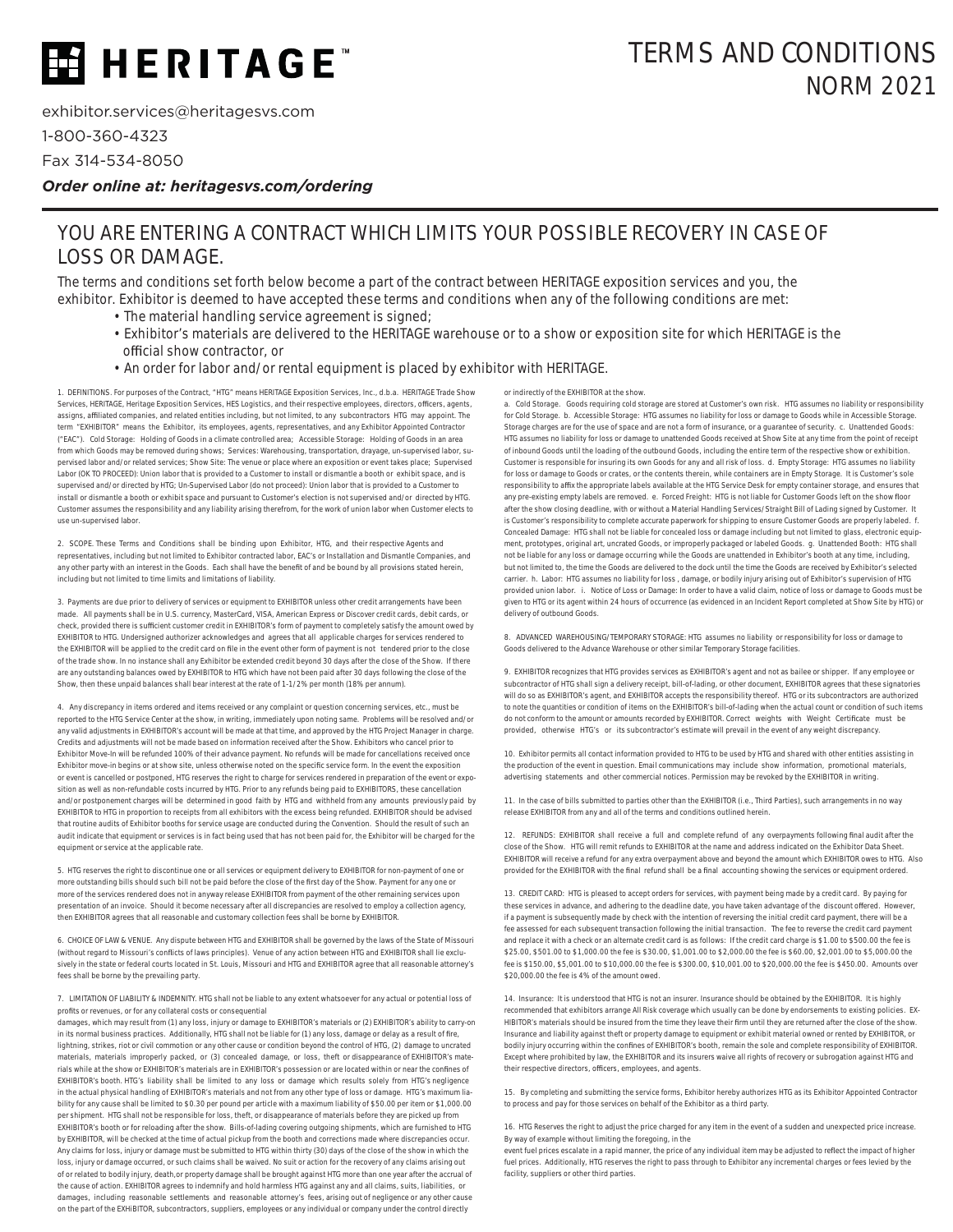## **MHERITAGE**

exhibitor.services@heritagesvs.com

1-800-360-4323

Fax 314-534-8050

### EAC REQUIREMENTS NORM 2021

### Discount Deadline: 9/20/2021

*Order online at: heritagesvs.com/ordering*

| <b>EAC Information:</b> |  |                                                                                                                                                                                                                               |  |
|-------------------------|--|-------------------------------------------------------------------------------------------------------------------------------------------------------------------------------------------------------------------------------|--|
|                         |  |                                                                                                                                                                                                                               |  |
|                         |  |                                                                                                                                                                                                                               |  |
|                         |  | Country: the country of the country of the country of the country of the country of the country of the country                                                                                                                |  |
|                         |  | Email Address: New York Street, New York Street, New York Street, New York Street, New York Street, New York S                                                                                                                |  |
|                         |  | Fax Number: The Company of the Company of the Company of the Company of the Company of the Company of the Company of the Company of the Company of the Company of the Company of the Company of the Company of the Company of |  |

Please read, complete, and submit this authorization form with required documentation for each contractor (see below) to HERITAGE if hiring a service contractor(s) other than the official contractor selected by show management. Note: For services such as electrical, plumbing, telephone, cleaning and material handling, no contractor other than the official contractor will be approved. This requlation is enforced as equipment and facilities are the sole responsibility of the respective owner. The exhibitor shall control only the material and equipment that he/she owns and that is to be used in the exhibit space.

Official Service Contractors are appointed to perform and provide necessary services and equipment. The Official Service Contractor will provide all usual trade show services, including labor. Supervision, however, may be provided by the exhibitor. The exhibitor may appoint either the official contractor for supervision or a qualified non-official contractor.

Official Show Contractors:

- Ensure orderly and efficient installation and removal of exhibits.
- Assure the distribution of labor to all exhibitors according to need.
- Provide sufficient labor to satisfy the requirements of exhibitors and for the show itself.
- See that the proper type and limit of insurance are in force.
- Avoid any conflict with local union regulations and requirements.

Should an exhibitor wish to employ the services of a contractor other than the Official Show Contractor, the following conditions must be met:

The exhibitor must inform Heritage of the name and address of the contractor and the work to be performed by completing the Authorization below. The Authorization must be received by Heritage no later than 30 days prior to the show. If notification is not received 30 days prior to the show, Heritage labor must be used for all work and the exhibitor appointed contractor will be permitted to supervise only.

The contractor hired by the exhibitor must

- Provide no later than 30 days prior to the show a Certificate of Insurance with at least the following limits:
	- o Commercial Liability not less than \$1,000,000 each occurrence/\$2,000,000 general aggregate, Workers Compensation Insurance, including Employer's Liability coverage, in a minimum amount not less than \$1,000,000; Auto Liability not less than\$1,000,000 each occurrence, naming HERITAGE (the General Contractor), Show Management, Facility, and Organizer as additional insured, except for Workers Compensation.
	- o Agree to abide by all rules and regulations of the show and union rules and regulations.

This form must be accompanied by the insurance certificate. Please obtain this certificate from your insurance carrier and send with this form. INCOMPLETE OR UNSIGNED FORMS WILL NOT BE ACCEPTED.

| Authorizer acknowledges reading and accepting all Terms and Conditions and agrees that Authorizer and Exhibiting Company will be fully governed by the provisions<br>described therein. |  |
|-----------------------------------------------------------------------------------------------------------------------------------------------------------------------------------------|--|
|                                                                                                                                                                                         |  |

Contact Name **Contact Name** 

Phone # Email

Booth #  $\qquad$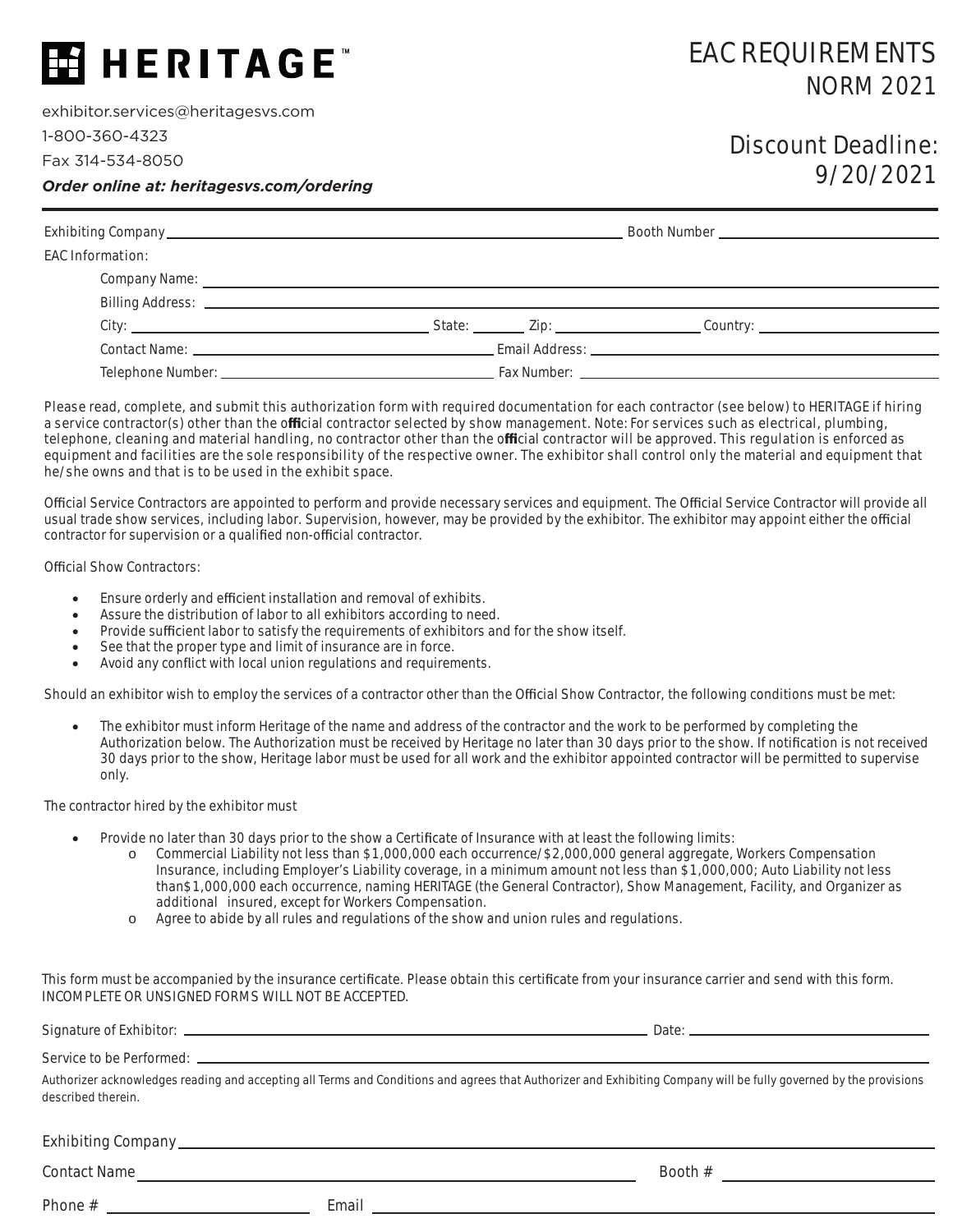#### EXHIBITOR APPOINTED CONTRACTORS (EAC)  $\overline{\bf 3}$  HERITAGE" NORM 2021

exhibitor.services@heritagesvs.com

1-800-360-4323

Fax 314-534-8050

*Order online at: heritagesvs.com/ordering*

### Discount Deadline: 9/20/2021

Certificate of Insurance: Each EAC shall provide Heritage with a valid Certificate of Insurance and a copy of the additional insured endorsements required on the primary and excess/umbrella general liability policies. The insurance form must list as Additional Insureds and/or Covered Locations:

 HERITAGE **ORGANIZER**  FACILITY Exhibitor(s) Represented (all Exhibitors represented by the contractor must be named as additional insured) SHOW Move-In date(s) through Move-Out date(s) (See General Information Page)

The insurance form must list as the Certificate Holder:

HERITAGE 620 Shenandoah Ave. St. Louis, MO 63104

Minimum Coverage Requirements for Primary & Excess/Umbrella Commercial General Liability: Each EAC shall maintain insurance coverage of the types and in the minimum amounts as follows:

> Limits: Primary: Each Occurrence \$1,000,000; Products - COMP/OP AGG \$2,000,000; Personal & Adv Injury \$1,000,000; General Aggregate \$2,000,000 Excess/Umbrella: Each occurrence \$1,000,000; Aggregate \$1,000,000 Coverage for contractual liability and products liability

The following entities shall be named as Additional Insureds for all ongoing operations:

**HERITAGE ORGANIZER** FACILITY

 Exhibitor(s) Represented (all Exhibitors represented by the contractor must be named as Additional Insured) SHOW Move-In date(s) through Move-Out date(s) (See Quick Facts pages)

Insurer shall waive any right of subrogation against ORGANIZER and HERITAGE, their officers, directors, agents or employees. Coverage cannot be cancelled or reduced without at least 30 days prior written notice to ORGANIZER and HERITAGE.

Workers' Compensation Insurance: Each EAC shall maintain Workers' Compensation and Occupational Disease Insurance in full compliance with all federal and state laws, covering all of the EAC's employees engaged in the performance of any work for the Exhibitor. Coverage for Workers' Compensation and Employers' Liability shall be insured for the following limit:

Each Accident \$1,000,000 Disease - Each Employee \$1,000,000 Disease - Policy Limit \$1,000,000

WCI Insurer shall waive any right of subrogation against ORGANIZER and HERITAGE, their officers, directors, agents or employees. Coverage cannot be cancelled or reduced without at least 30 days prior written notice to ORGANIZER and HERITAGE.

Automobile Liability: Automobile liability must be covered whether the EAC has a vehicle on-site or not. Each EAC shall maintain insurance coverage in the minimum amounts as follows: Combined Single Limit \$1,000,000

EAC acknowledges reading and accepting this Agreement and agrees that it will be fully governed by the provisions described herein.

Name of EAC: Booth Number:

By (print name):

Signature: Date: Date: Date: Date: Date: Date: Date: Date: Date: Date: Date: Date: Date: Date: Date: Date: Date: Date: Date: Date: Date: Date: Date: Date: Date: Date: Date: Date: Date: Date: Date: Date: Date: Date: Date: D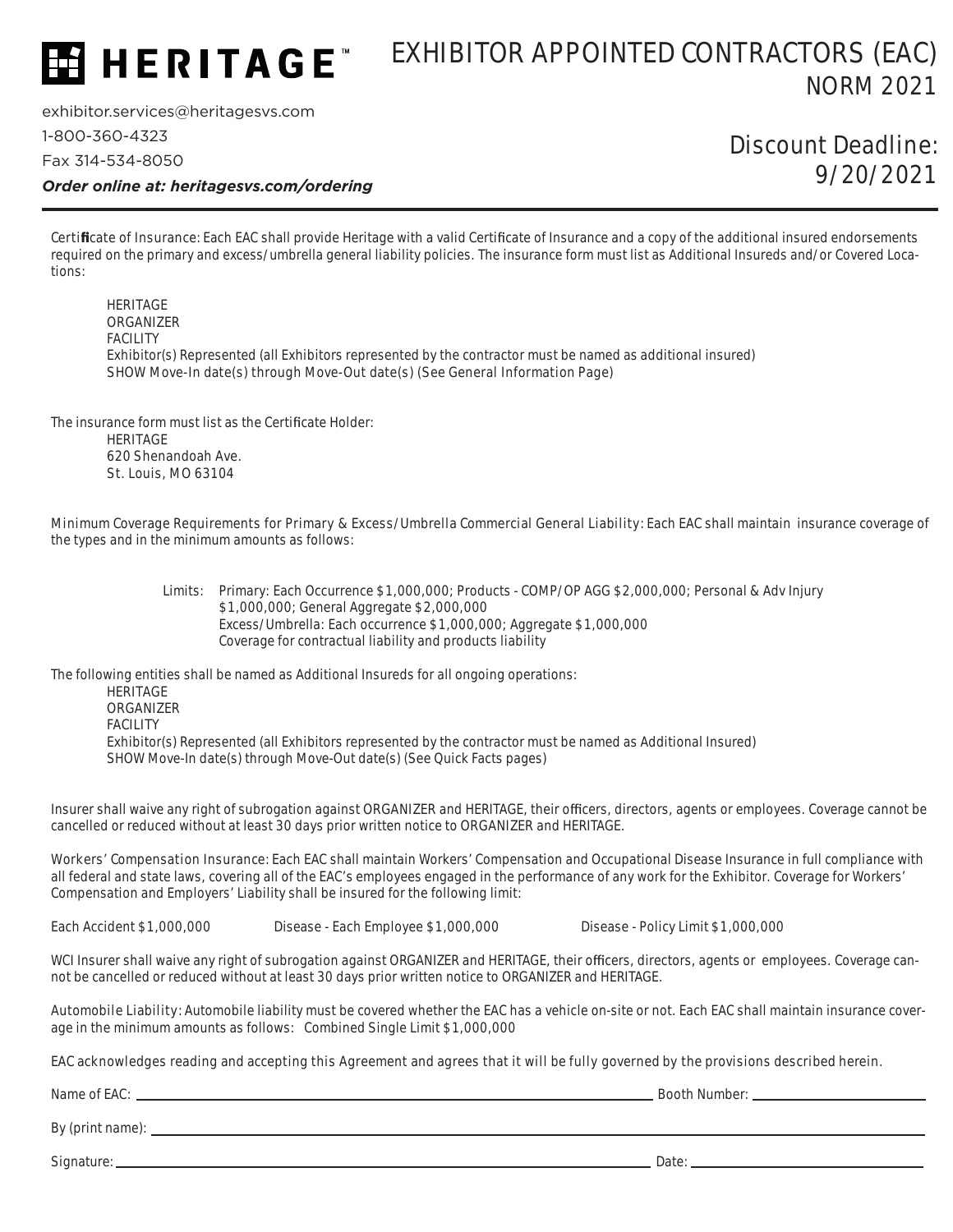## HERITAGE<sup>\*</sup>

### EXHIBITOR APPOINTED CONTRACTORS (EAC) NORM 2021

exhibitor.services@heritagesvs.com 1-800-360-4323 Fax 314-534-8050

### Discount Deadline: 9/20/2021

*Order online at: heritagesvs.com/ordering*

#### Exhibitor Appointed Contractor (EAC) Work Authorization Form

Return completed EAC Requirement forms to Heritage via email to exhibitorservices@heritagesvs.com by theby the Discount Deadline. Please forward a copy of the Certificate of Liability Insurance sample to your EAC.

This form must be completed by the exhibiting company. No EAC will be granted access to the show floor without this form AND completion of requirements and signature by your EAC on the EAC Requirement forms. Please check the appropriate boxes below of the products and/or services you will have outside of those provided by the designated official contractor.

For insurance and safety reasons, the official contractor designated in the service manual must be used for services such as:

|           |                                                                 | <b>Booth Cleaning</b><br><b>Material Handling</b>                                  |
|-----------|-----------------------------------------------------------------|------------------------------------------------------------------------------------|
| Services: | Installation & Dismantle                                        | Installation & Dismantle - Supervision Only<br>Security<br>Other (please specify): |
| Products: | Flooring/Carpet Rental<br>Furniture/Signs/Accessories<br>Floral | Computer Rental<br>Other (please specify):                                         |

Indicate Type of Service Performed for the Above Checked Boxes (i.e. installation, supervision, etc.):

\*\*Note Other Products/Services Here:

#### Please Type or Print

#### EAC Information:

| ** ALL EAC COMPANY INFORMATION MUST BE COMPLETED |  |
|--------------------------------------------------|--|
|                                                  |  |
|                                                  |  |
|                                                  |  |
|                                                  |  |
|                                                  |  |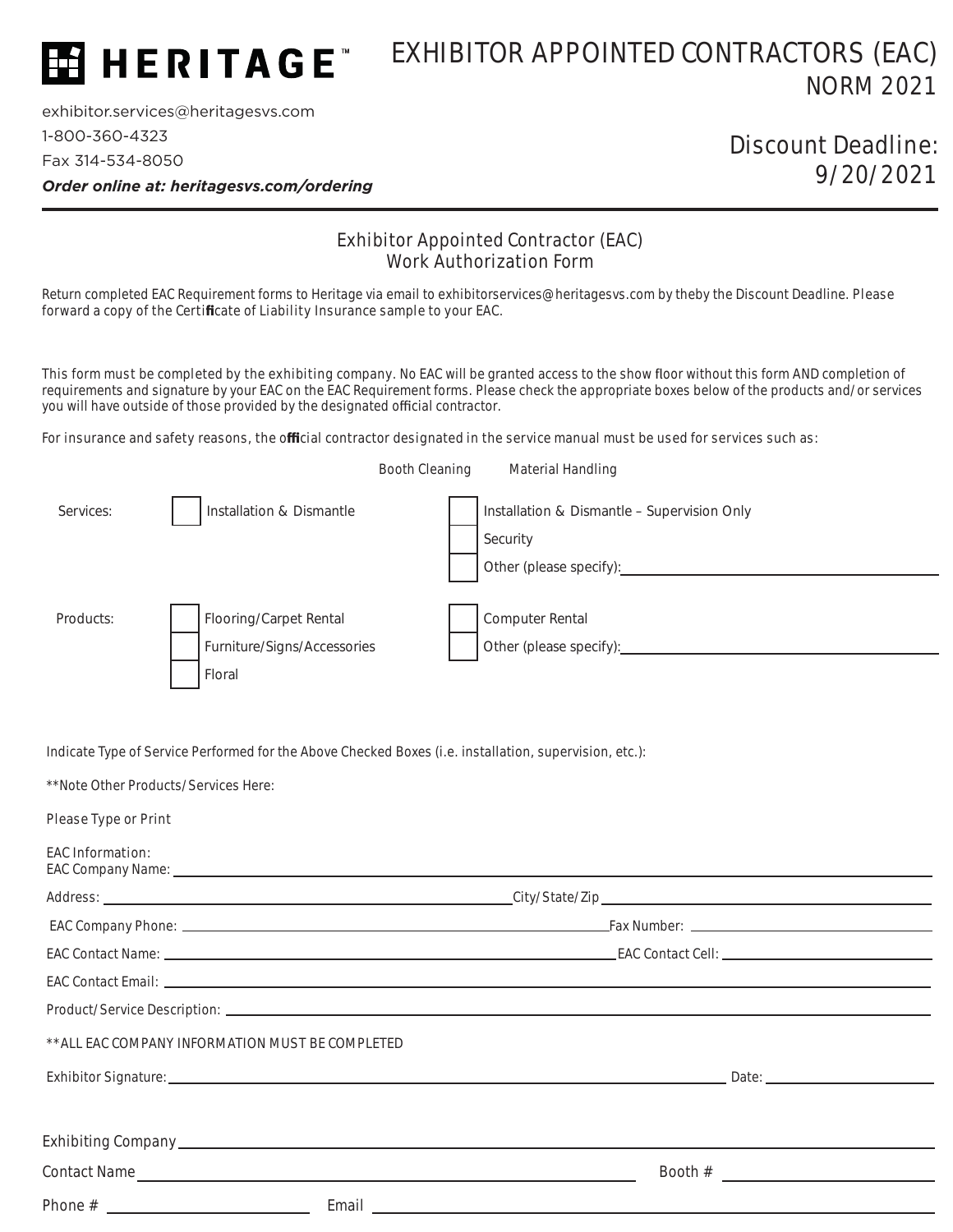|                 | <b>AGENTS NAME</b><br><b>AGENTS ADDRESS</b> | PRODUCER (000) 000-0000<br><b>FAX</b>                                                                                                                                                                                                                                                                                                                                                                                                                                                                                |                | <b>BELOW.</b>                      |                                    | THIS CERTIFICATE IS ISSUED AS A MATTER OF INFORMATION ONLY AND<br>CONFERS NO RIGHTS UPON THE CERTIFICATE HOLDER. THIS CERTIFICATE DOES<br>NOT AMEND, EXTEND OR ALTER THE COVERAGE AFFORDED BY THE POLICIES |                            |                               |
|-----------------|---------------------------------------------|----------------------------------------------------------------------------------------------------------------------------------------------------------------------------------------------------------------------------------------------------------------------------------------------------------------------------------------------------------------------------------------------------------------------------------------------------------------------------------------------------------------------|----------------|------------------------------------|------------------------------------|------------------------------------------------------------------------------------------------------------------------------------------------------------------------------------------------------------|----------------------------|-------------------------------|
|                 |                                             |                                                                                                                                                                                                                                                                                                                                                                                                                                                                                                                      |                |                                    | <b>INSURERS AFFORDING COVERAGE</b> | <b>NAIC#</b>                                                                                                                                                                                               |                            |                               |
| <b>INSURED</b>  |                                             |                                                                                                                                                                                                                                                                                                                                                                                                                                                                                                                      |                | <b>INSURER A:</b>                  |                                    |                                                                                                                                                                                                            |                            |                               |
|                 |                                             | <b>YOUR COMPANY NAME</b><br><b>YOUR COMPANY ADDRESS</b>                                                                                                                                                                                                                                                                                                                                                                                                                                                              |                | <b>INSURER B:</b>                  |                                    |                                                                                                                                                                                                            |                            |                               |
|                 |                                             |                                                                                                                                                                                                                                                                                                                                                                                                                                                                                                                      |                | <b>INSURER C:</b>                  |                                    |                                                                                                                                                                                                            |                            |                               |
| <b>EAC FOR:</b> |                                             |                                                                                                                                                                                                                                                                                                                                                                                                                                                                                                                      |                | <b>INSURER D:</b>                  |                                    |                                                                                                                                                                                                            |                            |                               |
|                 |                                             |                                                                                                                                                                                                                                                                                                                                                                                                                                                                                                                      |                | <b>INSURER E:</b>                  |                                    |                                                                                                                                                                                                            |                            |                               |
| <b>INSL</b>     | ADD'L                                       | THE POLICIES OF INSURANCE LISTED BELOW HAVE BEEN ISSUED TO THE INSURED NAMEDABOVE FOR THE POLICY PERIOD INDICATED. NOTWITHSTANDING ANY RE-<br>QUIREMENT, TERM OR CONDITION OF ANY CONTRACT OR OTHER DOCUMENT WITH RESPECT TO WHICH THIS CERTIFICATE MAY BE ISSUED OR MAY PERTAIN, THE INSUR-<br>ANCE AFFORDED BY THE POLICIES DESCRIBED HEREIN IS SUBJECT TO ALL THE TERMS, EXCLUSIONS AND CONDITIONS OF SUCH POLICIES. AGGREGATE LIMITS SHOWN<br>MAY HAVE BEEN REDUCED BY PAID CLAIMS.<br><b>TYPES OF INSURANCE</b> | POLICY NUMBER  | POLICY EFFECTIVE                   | POLICY EXPIRATION                  |                                                                                                                                                                                                            | LIMIT                      |                               |
| <b>LTR</b>      | <b>INSRD</b>                                | <b>TYPES OF INSURANCE</b>                                                                                                                                                                                                                                                                                                                                                                                                                                                                                            | <b>POLICY#</b> | DATE (MM/DD/YY)<br><b>EFF DATE</b> | DATE (MM/DD/YY)<br><b>EXP DATE</b> | <b>EACH OCCURRENCE</b>                                                                                                                                                                                     | S                          | \$1,000,000                   |
|                 |                                             | COMMERCIAL GENERAL LIABILITY                                                                                                                                                                                                                                                                                                                                                                                                                                                                                         |                |                                    |                                    | DAMAGE TO RENTED PREMISES (EA                                                                                                                                                                              |                            | \$500,000                     |
|                 |                                             | $\Box$ OCCUR<br><b>CLAIMS MADE</b>                                                                                                                                                                                                                                                                                                                                                                                                                                                                                   |                |                                    |                                    | OCCURRENCE)<br>MED EXP (Any one person)                                                                                                                                                                    |                            | \$5,000                       |
|                 |                                             |                                                                                                                                                                                                                                                                                                                                                                                                                                                                                                                      |                |                                    |                                    | PERSONAL & ADV INJURY                                                                                                                                                                                      |                            | \$1,000,000                   |
|                 |                                             |                                                                                                                                                                                                                                                                                                                                                                                                                                                                                                                      |                |                                    |                                    | <b>GENERAL AGGREGATE</b>                                                                                                                                                                                   |                            | \$2,000,000                   |
|                 |                                             | GEN'L AGGREGATE LIMIT APLIES PER:                                                                                                                                                                                                                                                                                                                                                                                                                                                                                    |                |                                    |                                    | PRODUCTS-COMP-OP AGG                                                                                                                                                                                       |                            | \$2,000,000                   |
|                 |                                             | POLICY PROJECT<br>$\Box$ LOC                                                                                                                                                                                                                                                                                                                                                                                                                                                                                         |                |                                    |                                    |                                                                                                                                                                                                            |                            |                               |
|                 |                                             | <b>AUTOMOBILE LIABILITY</b><br><b>ANY AUTO</b><br>ALL OWNED AUTOS<br><b>SCHEDULED AUTOS</b><br><b>HIRED AUTOS</b><br>NON-OWNED AUTOS                                                                                                                                                                                                                                                                                                                                                                                 | <b>POLICY#</b> | <b>EFF DATE</b>                    | <b>EXP DATE</b>                    | <b>COMBINED SINGLE LIMIT</b><br>(ea accident)<br><b>BODILY INJURY</b><br>(per person)<br><b>BODILY INJURY</b><br>(per accident)<br>PROPERTY DAMAGE<br>(per accident)                                       |                            | \$1,000,000<br>\$<br>\$<br>\$ |
|                 |                                             | <b>GARAGE LIABILITY</b><br><b>ANY AUTO</b>                                                                                                                                                                                                                                                                                                                                                                                                                                                                           | <b>POLICY#</b> | <b>EFF DATE</b>                    | <b>EXP DATE</b>                    | AUTO ONLY-EA ACCIDENT<br>OTHER THAN<br>EA ACC<br>AUTO ONLY:<br>ACC                                                                                                                                         |                            | \$<br>\$<br>\$                |
|                 |                                             | EXCESS/UMBRELLA LIABILITY<br><b>CLAIMS MADE</b><br><b>OCCUR</b><br><b>DEDUCTABLE</b><br><b>RETENTION</b><br>\$10,000                                                                                                                                                                                                                                                                                                                                                                                                 | <b>POLICY#</b> | <b>EFF DATE</b>                    | <b>EXP DATE</b>                    | <b>EACH OCCURRENCE</b><br>AGGREGATE                                                                                                                                                                        | \$1,000,000<br>\$1,000,000 |                               |
|                 |                                             | WORKERS COMPENSATION AND<br><b>EMPLOYERS LIABILITY</b>                                                                                                                                                                                                                                                                                                                                                                                                                                                               | <b>POLICY#</b> | <b>EFF DATE</b>                    | <b>EXP DATE</b>                    | WC STATUTO-<br><b>RY LIMITS</b>                                                                                                                                                                            | OTH-<br>ER                 | \$                            |
|                 |                                             | ANY PROPRIETOR/PARTNER/EXECUTIVE<br>OFFICER/MEMBER EXCLUDED?                                                                                                                                                                                                                                                                                                                                                                                                                                                         |                |                                    |                                    | E.L. EACH ACCIDENT                                                                                                                                                                                         |                            | \$1,000,000                   |
|                 |                                             | If yes, describe under                                                                                                                                                                                                                                                                                                                                                                                                                                                                                               |                |                                    |                                    | E.L. DISEASE-EA EMPLYEE                                                                                                                                                                                    |                            | \$1,000,000                   |
|                 |                                             | SPECIAL PROVISIONS below                                                                                                                                                                                                                                                                                                                                                                                                                                                                                             |                |                                    |                                    | E.L. DISEASE- POLICY LIMIT                                                                                                                                                                                 |                            | \$1,000,000                   |
|                 |                                             |                                                                                                                                                                                                                                                                                                                                                                                                                                                                                                                      |                |                                    |                                    |                                                                                                                                                                                                            |                            |                               |

I

| HERITAGE<br>620 Shenandoah Ave.<br>St. Louis, MO 63104 | SHOULD ANY OF THE ABOVE DESCRIBED POLICIES BE CANCELLED BEFORE THE EXPIRATION DATE THEREOF.<br>THE ISSUING INSURER WILL ENDEAVOR TO MAIL 30 DAYS WRITTEN NOTICE TO THE CERTIFICATE HOLDER<br>NAMED TO THE LEFT. BUT FAILURE SHOULD ANY OF THE ABOVE DESCRIBED POLICIES BE CANCELLED BEFORE<br>THE EXPIRATION DATE THEREOF. THE ISSUING INSURER WILL ENDEAVOR TO MAIL 30 DAYS WRITTEN NOTICE<br>TO THE CERTIFICATE HOLDER NAMED TO THE LEFT. BUT FAILURE TO MAIL SUCH NOTICE SHALL IMPOSE NO<br>OBLIGATION OR LIABILITY OF ANY KIND UPON THE INSURER. ITS AGENTS OR REPRESENTATIVES. |
|--------------------------------------------------------|-------------------------------------------------------------------------------------------------------------------------------------------------------------------------------------------------------------------------------------------------------------------------------------------------------------------------------------------------------------------------------------------------------------------------------------------------------------------------------------------------------------------------------------------------------------------------------------|
|                                                        | AUTHORIZED REPRESENTATIVE                                                                                                                                                                                                                                                                                                                                                                                                                                                                                                                                                           |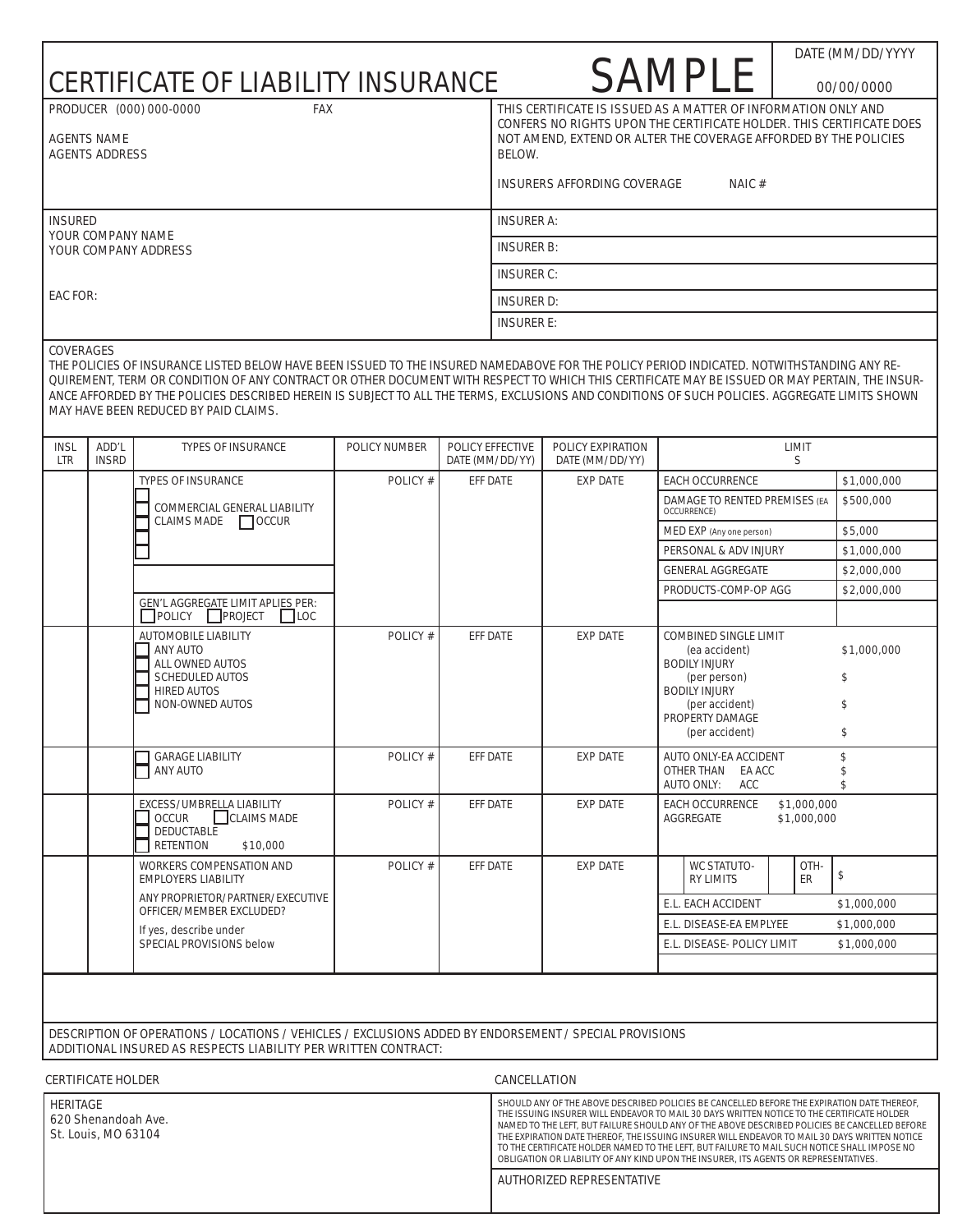## HERITAGE<sup>®</sup>

### THIRD PARTY AUTHORIZATION NORM 2021

exhibitor.services@heritagesvs.com 1-800-360-4323 Fax 314-534-8050

*Order online at: heritagesvs.com/ordering*

### Discount Deadline: 9/20/2021

#### THIRD PARTY AUTHORIZATION

FOR USE OF AN EXHIBITOR APPOINTED CONTRACTOR: We understand and agree that we, the exhibiting firm, are ultimately responsible for payment of charges. In the event that the named third party does not discharge payment of the invoice prior to the last day of the show, charges will revert to the exhibiting company. The items checked below are to be invoiced to the third party:

|  |  | <b>ALL SERVICES</b> |  |
|--|--|---------------------|--|
|--|--|---------------------|--|

I & D LABOR

MATERIAL HANDLING/IN & OUT

RENTAL FURNITURE & CARPET

OTHER (Please specify)

#### THIRD PARTY AGENT:

|                | EXPIRATION DATE ____ /____ VERIFICATION CODE ____ /____ /____ /____                                                               |  |
|----------------|-----------------------------------------------------------------------------------------------------------------------------------|--|
|                | VISA AMERICAN EXPRESS AMASTERCARD DISCOVER                                                                                        |  |
|                |                                                                                                                                   |  |
|                |                                                                                                                                   |  |
|                |                                                                                                                                   |  |
|                |                                                                                                                                   |  |
|                |                                                                                                                                   |  |
|                |                                                                                                                                   |  |
|                |                                                                                                                                   |  |
|                |                                                                                                                                   |  |
|                | We have read, understand and agree to all terms as described above and have advised our show site representative accordingly.     |  |
|                |                                                                                                                                   |  |
| (Please Print) |                                                                                                                                   |  |
|                |                                                                                                                                   |  |
|                |                                                                                                                                   |  |
|                |                                                                                                                                   |  |
|                | Please fax or email this form promptly to HERITAGE using the information at the top of the page - retain one copy for your files. |  |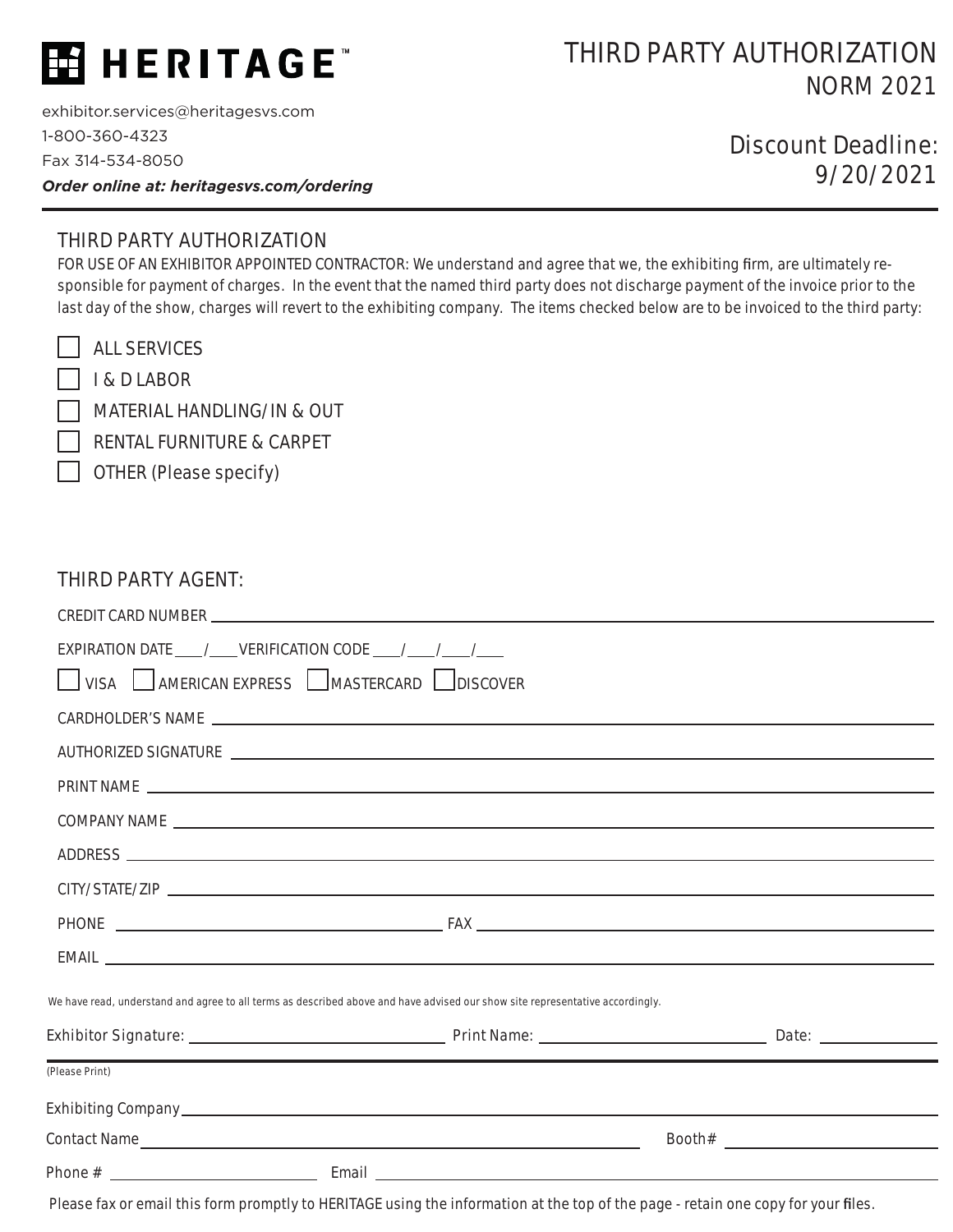## E HERITAGE

### FURNITURE RENTAL ORDER FORM NORM 2021

exhibitor.services@heritagesvs.com

1-800-360-4323

Fax 314-534-8050

*Order online at: heritagesvs.com/ordering*

### Discount Deadline: 9/20/2021

|                      |                 | Item                               | Quantity                  |        | <b>Discount Rate</b>   | <b>Standard Rate</b> |           | Total |
|----------------------|-----------------|------------------------------------|---------------------------|--------|------------------------|----------------------|-----------|-------|
| Furniture            | F60             | Plastic Side Chair (Gray)          |                           | X      | \$<br>62.70            | 81.51<br>\$          | $=$       |       |
|                      | F50             | Padded Sled Base Chair (Gray)      |                           | x      | $\frac{1}{2}$<br>81.85 | \$<br>106.41         | $=$       |       |
|                      | F9              | Padded Chair (Gray)                |                           | X      | \$<br>81.85            | \$106.41             | $=$       |       |
|                      | F <sub>10</sub> | Padded Arm Chair (Gray)            |                           | Х      | \$<br>88.70            | \$115.31             | $=$       |       |
|                      | F <sub>20</sub> | Custom Padded Arm Chair (Gray)     |                           | х      | \$<br>104.75           | \$136.18             | $\quad =$ |       |
|                      | F30             | Padded High Stool (Gray)           |                           | х      | \$<br>100.20           | \$130.26             |           |       |
|                      | F40             | Custom Padded High Stool (Gray)    |                           | х      | \$<br>131.55           | \$171.02             |           |       |
|                      | F75             | <b>Executive Chair (Black)</b>     |                           | х      | \$<br>195.00           | \$253.50             |           |       |
| <b>Draped</b>        |                 |                                    | Circle your color choice: |        |                        |                      |           |       |
| <b>Display</b>       |                 | Red Blue Teal<br>Burgundy          | Hunter Green Plum         | Silver | Black White            | Expo Green<br>Gold   |           |       |
| <b>Tables</b>        | F110            | 4' Table - 30" High                |                           | X      | \$113.20               | \$147.16             | $=$       |       |
|                      | F120            | $6'$ Table $-30''$ High            |                           | X      | \$136.15               | \$177.00             | $=$       |       |
|                      | F130            | 8' Table - 30" High                |                           | X      | \$159.05               | \$206.77             | $=$       |       |
|                      | F140            | 4' Table - 42" Counter High        |                           | X      | \$140.70               | \$182.91             |           |       |
|                      | F150            | 6' Table - 42" Counter High        |                           | X      | \$163.65               | \$212.75             |           |       |
|                      | F160            | 8' Table - 42" Counter High        |                           | X      | \$186.60               | \$242.58             | $=$       |       |
|                      | F170            | 4th Side Table Drape - 30" High    |                           | x      | \$<br>47.40            | 61.62<br>\$          |           |       |
|                      | F180            | 4th Side Table Drape - 40" High    |                           | Χ      | $\frac{1}{2}$<br>47.40 | \$<br>61.62          |           |       |
| Undraped             | F190            | 4' Table - 30" High                |                           | X      | \$<br>72.65            | \$94.45              | $=$       |       |
| <b>Display</b>       | F200            | $6'$ Table $-30''$ High            |                           | X      | \$<br>88.70            | \$115.31             | $=$       |       |
| <b>Tables</b>        | F210            | 8' Table - 30" High                |                           | Χ      | \$105.55               | \$137.22             |           |       |
|                      | F220            | 4' Table - 42" Counter High        |                           | X      | $\frac{1}{2}$<br>78.75 | \$102.38             | $=$       |       |
|                      | F230            | 6' Table - 42" Counter High        |                           | X      | $\frac{1}{2}$<br>93.30 | \$121.29             | $=$       |       |
|                      | F240            | 8' Table - 42" Counter High        |                           | Χ      | \$113.95               | \$148.14             | $=$       |       |
|                      | F80             | 30" Diameter Pedestal (Gray) 18" H |                           | X      | \$157.55               | \$204.82             |           |       |
|                      | F90             | 30" Diameter Pedestal (Gray) 30" H |                           | X      | \$157.55               | \$204.82             | $=$       |       |
|                      | F100            | 30" Diameter Pedestal (Gray) 42" H |                           | X      | \$157.55               | \$204.82             | $=$       |       |
| <b>Table Risers</b>  | F250            | 4' Long Riser                      |                           | Χ      | 50.00<br>$\frac{1}{2}$ | 65.00<br>\$          | $=$       |       |
| <b>Covered White</b> | F260            | 6' Long Riser                      |                           | x      | \$<br>61.50            | \$<br>79.95          | $=$       |       |
|                      | F270            | 8' Long Riser                      |                           | X      | \$<br>74.35            | \$96.66              | $=$       |       |

| Please see the Terms and Conditions page for full explanation<br>of our policy on cancellations and changes. | <b>Method of Payment &amp; Credit Card Authorization</b><br>Form REQUIRED to be submitted with this form. | <b>SUBTOTAL</b><br><b>TAX 8.6%</b><br><b>TOTAL DUE</b> |
|--------------------------------------------------------------------------------------------------------------|-----------------------------------------------------------------------------------------------------------|--------------------------------------------------------|
| Exhibiting Company_                                                                                          |                                                                                                           |                                                        |
| Contact Name                                                                                                 | Booth#                                                                                                    |                                                        |

Phone # Email

Please fax or email this form promptly to HERITAGE using the information at the top of the page - retain one copy for your files.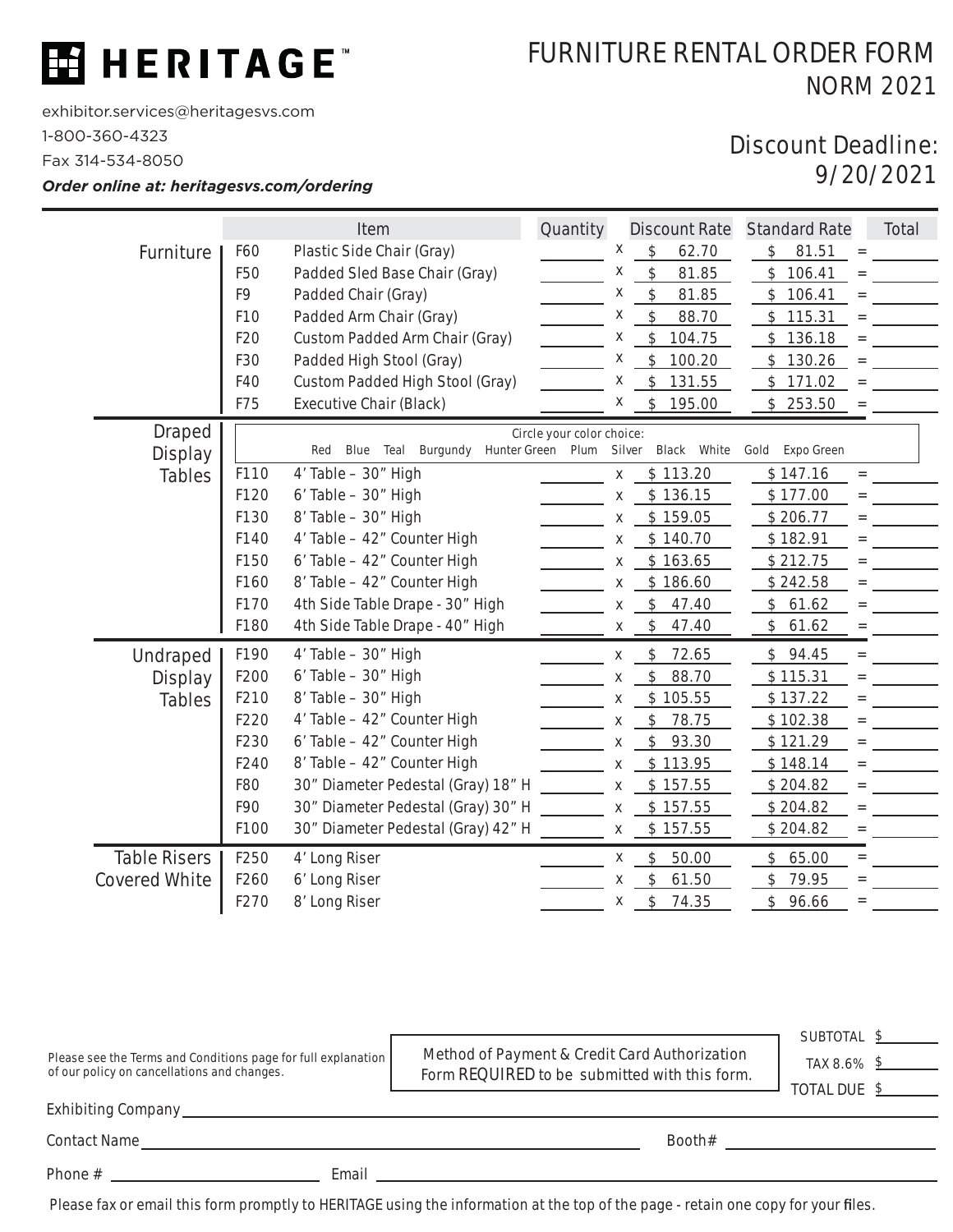## **Chairs**



Plastic Side **Chair** F60 (Gray)



Padded Sled Base Chair

F50 (Gray)

F9 (Gray)

Padded Chair



Padded Arm Chair F10 (Gray)



Custom Padded Arm Chair F20 (Gray)



Padded High Custom Padded High Stool F40 (Gray)

Executive Chair F75

(Black)

**Helping to Bring People Together** 



Stool F30 (Gray)

4' Display Table F110 30" High



4' Display Table F140 42" Counter High



8' Display Table F130 30" High

**H** HERITAGE<sup>®</sup>



6' Display Table F120 30" Counter High



6' Display Table F150 42" High



8' Display Table F160 42" Counter High

## Table Skirt and Drape Color Options

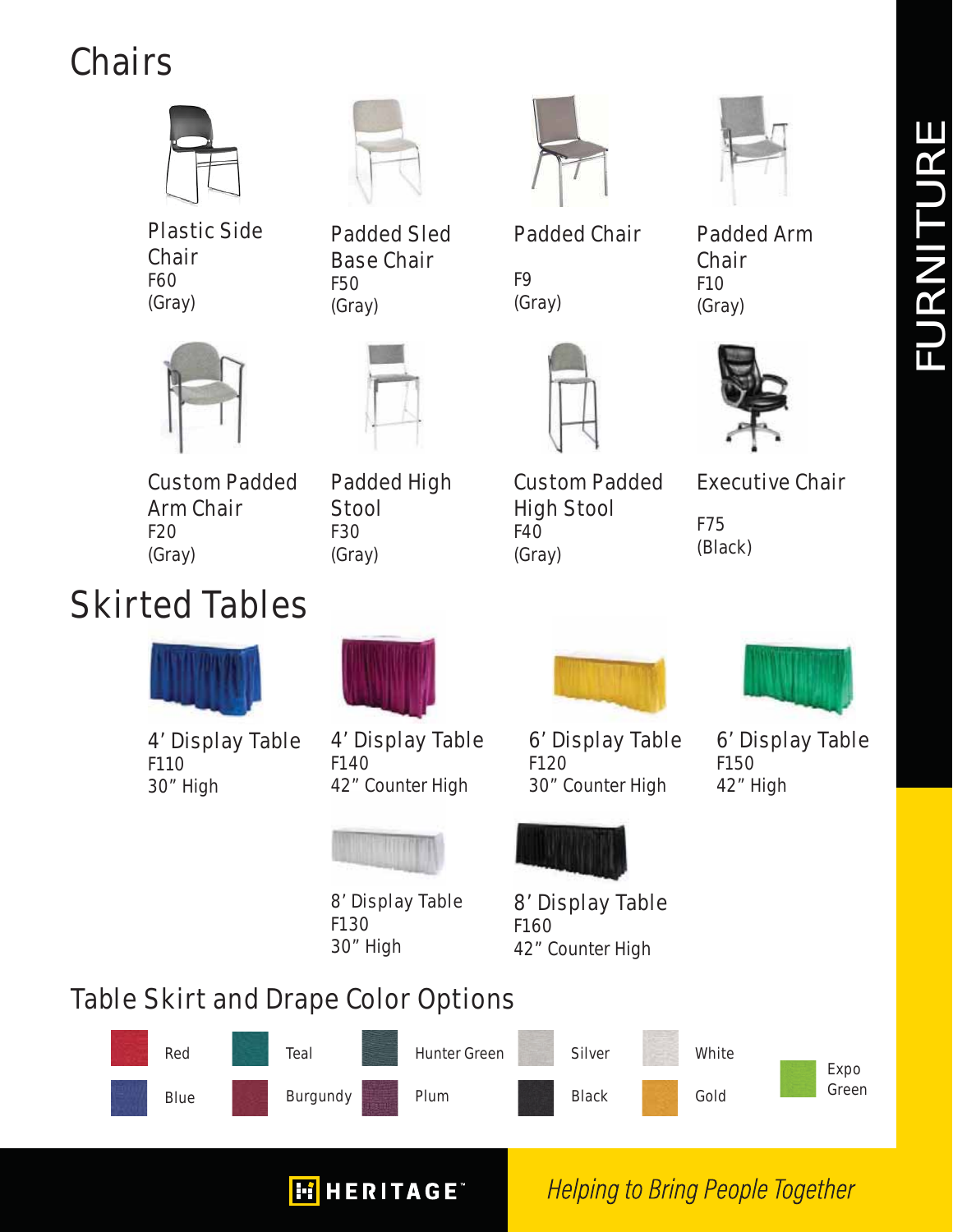## Undraped Display Tables





4' Display Table F190 30" High

4' Display Table F220 42" Counter High



6' Display Table

F200 30" High



6' Display Table F230 42" Counter High





8' Display Table F210 30" High

8' Display Table F240 42" Counter High

30" Diameter Pedestal F80 18" H (Gray)

30" Diameter Pedestal F90 30" H (Gray)

30" Diameter Pedestal F100 42" H (Gray)

**FI HERITAGE** 

**Helping to Bring People Together**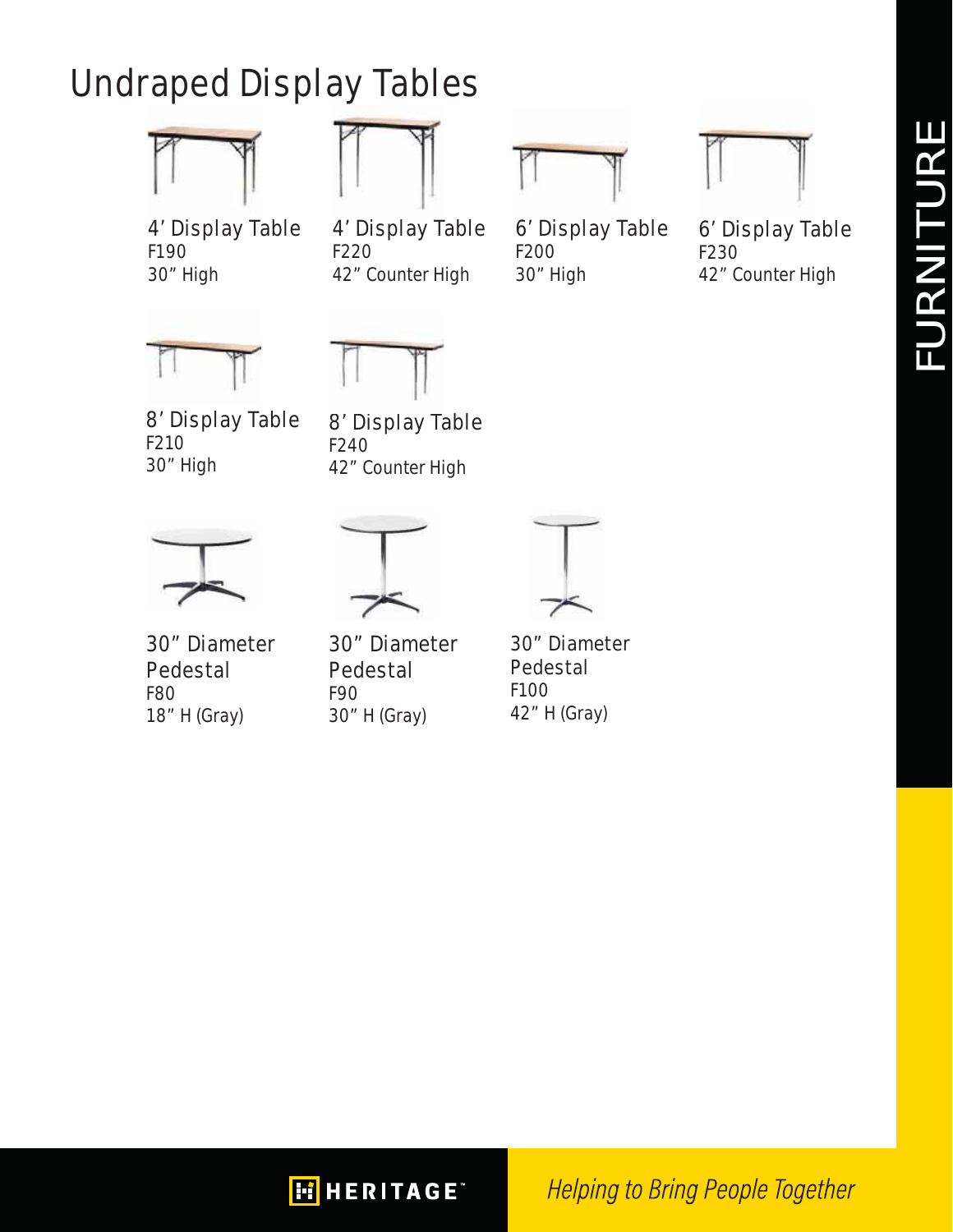## **HERITAGE**

### MATERIAL HANDLING INFORMATION NORM 2021

exhibitor.services@heritagesvs.com 1-800-360-4323 Fax 314-534-8050

*Order online at: heritagesvs.com/ordering*

WHAT IS MATERIAL HANDLING? Material handling is the process of receiving your crates/cases/boxes/cartons, either at the warehouse in advance of the show or at show site during move-in; delivering them to your booth; removing empty containers for storage during the show; returning the empty containers to your booth after the show; delivering your materials back to the dock; and loading for outbound shipping. Charges are determined by weight and ease of handling.

#### EMPTY REMOVAL INSTRUCTIONS

All exhibitors must have all crates tagged for empty storage by 1 hour prior to end of exhibitor move-in. NOTE: Exhibitors will be subject to a surcharge of up to 20% of the total freight invoice if crates are not tagged for removal by set deadline.

Any shipment not handled by Heritage, but for which Heritage is required to handle storage of the empty shipping containers, a charge of \$50.00 per crate, case, box, or carton will be assessed.

#### CERTIFIED WEIGHT TICKETS

In the event that no weight tickets or inaccurate weight tickets are indicated on the delivery documents presented, Heritage shall estimate the weight or re-weigh, and charges shall be based upon the estimates. The estimated weight shall be final and binding if actual scale weight figures are not submitted prior to the close of the show. All shipments received at the warehouse and show site are subject to re-weigh.

#### OVERTIME

- Overtime charges are assessed when Heritage has been granted access to the facility during overtime, per the contractual agreement between show management and facility. This includes warehouse shipments.
- Late Driver Check-In: Drivers checking in after 1:30 pm are not guaranteed Straight Time rates.
- The overtime rate is applied to all shipments loaded or unloaded on Saturday, Sunday, holidays, and any time other than 8:00 am to 4:30 pm Monday through Friday.
- All weights are rounded off to the next cwt per Round Trip.
- The consignment or delivery of a shipment to Heritage by an exhibitor, or by a shipper on behalf of the exhibitor, shall be construed as an acceptance by such exhibitor (and/or shipper) of the terms and conditions set forth.
- If shipment is moved into or out of show site on overtime due to scheduling beyond Heritage's control.

#### **INSURANCE**

It is understood that Heritage is not an insurer. Insurance, if any, should be obtained by the exhibitor. It is suggested that exhibitors arrange All Risk coverage. This can be done by endorsements to existing policies. Exhibitor's materials should be insured from the time they leave their firm until they are returned after the close of the show.

#### INBOUND SHIPMENT(S)

Consistent with trade show practices, there may be a lapse of time between the delivery of shipment(s) to the booth and the arrival of the exhibitor or his/her representative. During this time, the materials will be left unattended. Heritage will not be responsible or liable for any loss, damage, theft, or disappearance of exhibitor's material after it has been delivered to the exhibitor's booth.

#### OUTBOUND SHIPMENT(S)

Heritage will not be responsible or liable for any loss, damage, theft, or disappearance of exhibitor's material between the time it is packed and when it is picked up and loaded. If found liable for any loss, Heritage's sole and exclusive MAXIMUM liability for loss or damage to EXHIBITOR'S materials and EXHIBITOR'S sole and exclusive remedy is limited to \$.30 (USD) per pound per article with a maximum liability of \$50.00 (USD) per item, or \$1,000 (USD per shipment), whichever is less.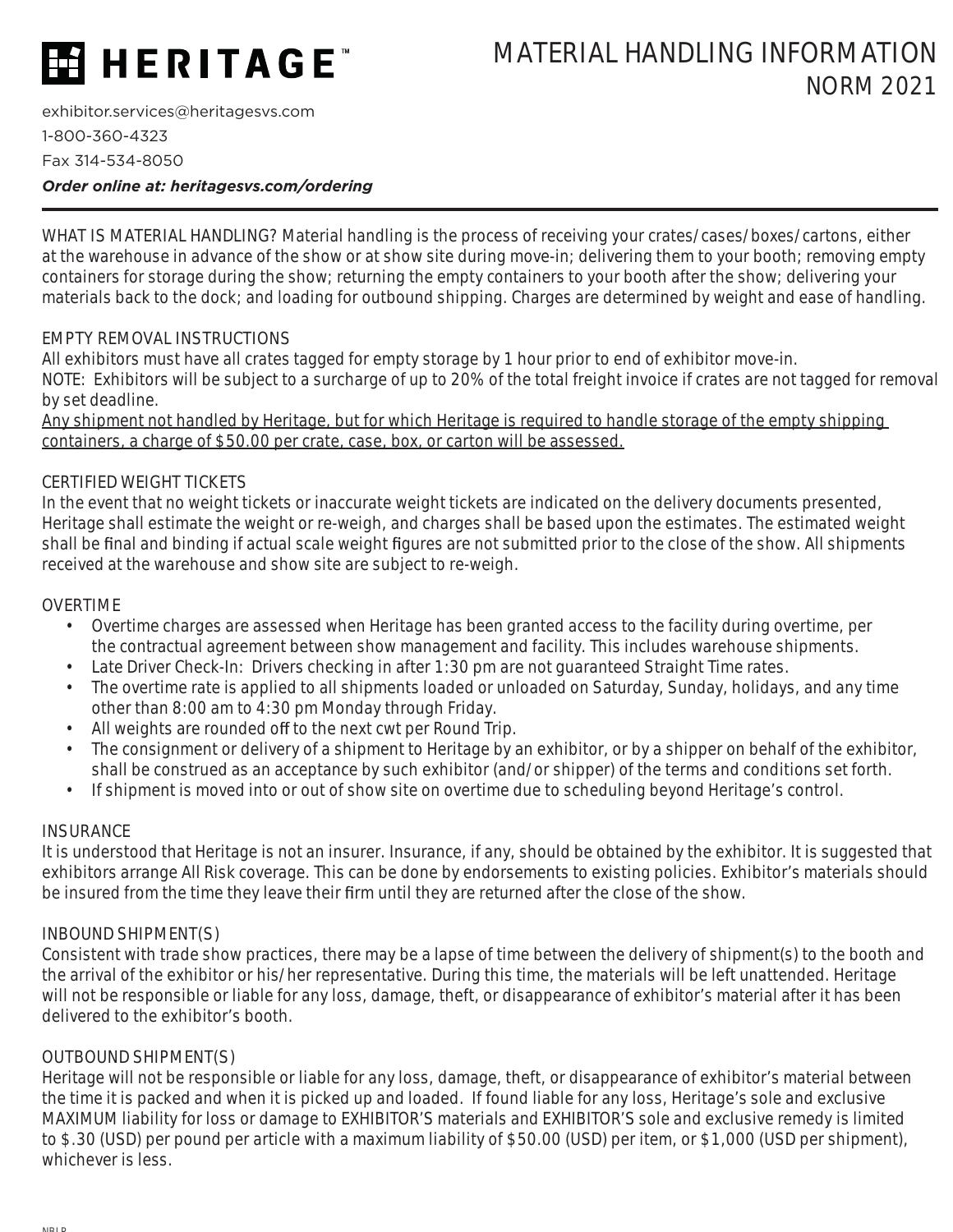## **ESHERITAGE**

### MATERIAL HANDLING INFORMATION NORM 2021

exhibitor.services@heritagesvs.com 1-800-360-4323 Fax 314-534-8050

*Order online at: heritagesvs.com/ordering*

#### LIABILITY

- Shipments delivered or consigned direct to the dock or warehouse address are subject to the following: Heritage shall not be liable for loss, damage or delay due to fire, acts of God, strikes or causes beyond its control. Furthermore, Heritage maximum liability is limited to \$0.30 per pound per article, with a maximum of \$50.00 per item or \$1,000.00 per shipment, while these goods and materials are in the warehouse or in vehicles during delivery to or from the convention facility.
- Heritage shall not be responsible for damage to uncrated materials, improperly packed materials or concealed damage.
- Heritage shall not be responsible for loss, theft, or disappearance of materials after same has been delivered to the exhibitor's booth.
- Collect shipments will not be accepted. Send freight prepaid.
- Direct carrier shipments must have certified weight tickets. If correct weights are NOT provided, receiver's estimates will prevail. Mixed shipments arriving on van lines must have certified weight tickets separating weights of crated items from loose and uncrated items. Weights not broken out will be charged at "loose and uncrated" rates.
- NO LIABILITY IS ASSUMED for shipments without receipts, freight bills, or specific counts such as UPS or van lines.
- Empty container labels will be available at Heritage Service Desk. Affixing the labels is the sole responsibility of the exhibitor or his representatives. All previous labels should be removed or obliterated. Heritage assumes no responsibility for:
	- Error to above procedures.
	- Removal of containers with old empty labels and Heritage labels.
	- Improper information on empty labels.
	- Material stored in containers with empty labels.
- To expedite removal of materials, Heritage shall have authority to change designated carriers.
- Heritage has Right of Preference into and out of show-site building to prevent tie-ups and provide an orderly operation for the show.
- Exhibitors have the responsibility of arranging for outgoing shipments.
- Make sure materials are properly crated and labeled before turning in Bills-of-Lading to freight desk. This prevents shipping out empty crates.
- Acceptance of Bills-of-Lading by Heritage freight desk does not represent acceptance of counts on the bill. All outgoing freight will be counted by designated carrier at the booth, notifying Heritage of any adjustments. Heritage is not responsible for security of exhibitor freight that is left unattended in the booth while waiting for the designated carrier.
- Heritage shall not be liable to any extent whatsoever for any actual, potential, or assumed loss of profits or revenues, or for any collateral costs, which may result from any loss or damage to an exhibitor's materials which may make it impossible or impractical to exhibit same.
- Claims for loss or damage must be submitted to Heritage prior to the close of the Show. No suit or action shall be brought against Heritage more than one (1) year after the accrual of the cause of action.
- Any claims regarding material handling services will be adjudicated on its own merits and shall not impact payment for any other services due.

ALL CHARGES ARE THE RESPONSIBILITY OF THE EXHIBITING COMPANY FROM WHOM MATERIALS HAVE BEEN RECEIVED AND HANDLED.

HERITAGE RESERVES THE RIGHT TO SHIP MATERIALS WITH OFFICIAL SHOW CARRIER IF EXHIBITOR CARRIER DOES NOT CHECK IN BY THE APPOINTED DATE AND TIME.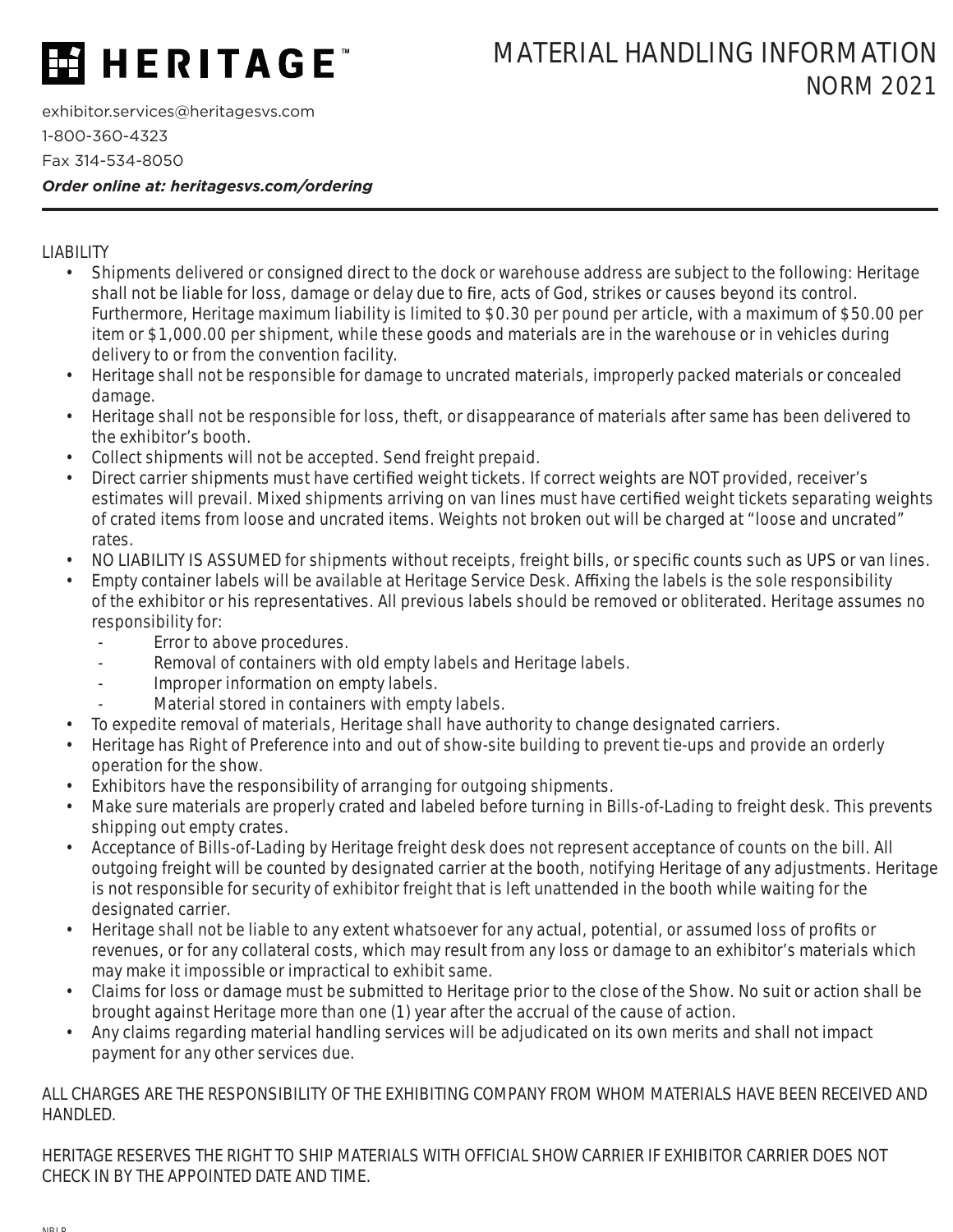## **ESHERITAGE**

exhibitor.services@heritagesvs.com 1-800-360-4323

Fax 314-534-8050

*Order online at: heritagesvs.com/ordering*

- Crated: Material that is skidded or is in any type of shipping container that can be unloaded at the dock with no special handling required.
- Special Handling: Applies to shipments that are loaded by cubic space and/or packed in such a manner as to require additional labor/handling, such as ground unloading, constricted space unloading, designated piece unloading, or stacked shipments. Also included are mixed shipments and shipments without individual bills of lading. Shipments loaded in this manner require additional time, labor, or equipment, to unload, sort and deliver. Federal Express (FedEx), UPS, USPS and DHL are included in this category due to their delivery procedures.
- What about carpet/pad only shipments? Shipments that consist of carpet and/or carpet padding only require additional handling because of additional labor and equipment to unload.
- What is a Small Package? (30lbs. maximum per package) Letters or small packages received at show-site during show hours only.
- What is a Cartage Company? Freight forwarders, as well as, other carriers, will often outsource the delivery of their freight to third party cartage companies. Cartage companies provide local pick-up and delivery services to and from the event venue, as well as, other locations. In most cases, cartage companies will consolidate shipments from multiple carriers onto a single truck. Due to their loading/unloading procedures, these shipments may fall into the additional handling category.
- What is Ground Loading/Unloading? Vehicles that are not dock height, preventing the use of loading docks, such as U-hauls, flat bed trailers, double drop trailers, company vehicles with trailers that are not dock level, etc.
- What is Constricted Space Loading/Unloading? Trailer loaded "high and tight" shipments that are not easily accessible. Freight is loaded to full capacity of trailer - top to bottom, side to side. One example of this is freight that is loaded down one side of a trailer that must be bypassed to reach targeted freight.
- What is Designated Piece Loading/Unloading? Drivers that require the loading crew to bring multiple pieces of the freight to the rear of the trailer to select the next piece, having to remove freight from the trailer then reload to fit or the trailer must be loaded in a sequence to ensure all items fit.
- What is Alternate Delivery Location? Shipments that are delivered by a carrier that requires pieces to be delivered to different areas/levels in the same building, or to other venues (such as a hotel near an event venue).
- What are Stacked Shipments? Shipments loaded in such a manner requiring multiple items to be removed to ground level for delivery to booth. Stacked or "cubed out" shipments, loose items placed on top of crates and/or pallets constitute special handling.
- What are Multiple Shipments? Multiple shipments on a truck do not automatically indicate special handling, unless the shipments are mixed on the truck, failing to maintain shipment integrity and/or have multiple deliver areas.
- What are mixed shipments? Mixed shipments are defined as shipments of mixed crated and uncrated goods, where the percentage of uncrated is minimal and does not warrant the full uncrated rate for the shipment, but does require special handling.
- What does it mean if I have No Documentation? Shipments arrive from a small package carrier (including, among others, Federal Express [FedEx] and UPS) without an individual Bill of Lading, requiring additional time, labor and equipment to process.
- What is Inbound? Shipments being sent to a warehouse for advance receiving or to show site.
- What is Outbound? Shipments leaving show site and being sent to another destination.
- What is Off Target? Used when there is a specific date and time that an exhibitor must move in by and is missed.
- What is a Marshalling Yard Fee? A marshalling service has been established to ease congestion at the facility and better utilize dock space. All carriers and privately owned vehicles must check in at the marshalling location prior to unloading/loading.
- What is Overnight Parking Fee? There is a fee for parking at the marshalling yard. This is for exhibitors with company owned trailers and box trucks only. Any vehicles left without a parking pass will be towed at owner's expense.
- What are Shipments Returned to Warehouse? Shipments returned to the warehouse at close of show will be charged an additional fee of \$50.00 per CWT (2500lb. min.). Shipments not picked up from the warehouse within 72 hrs. will be charged for storage by Heritage.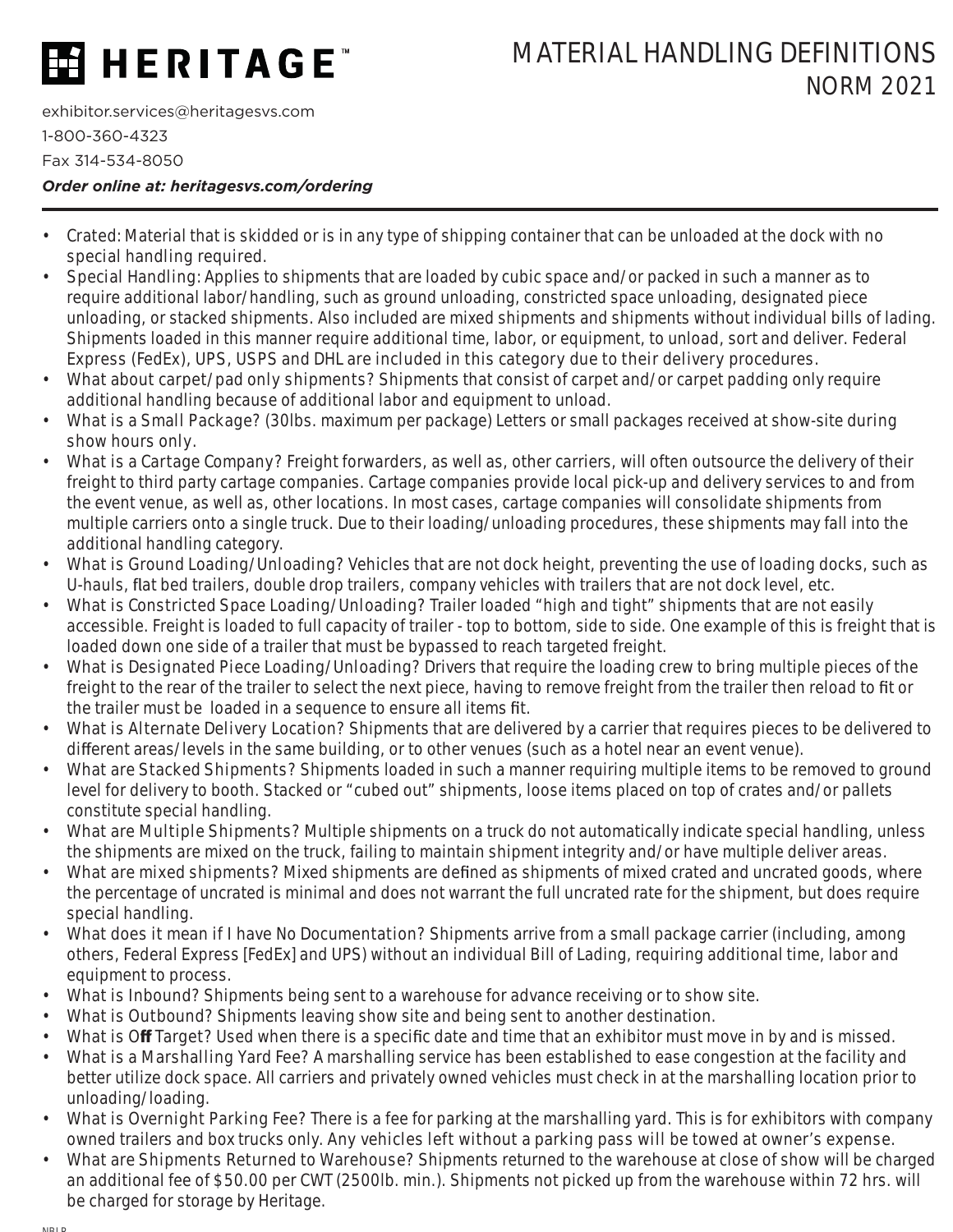## E HERITAGE

exhibitor.services@heritagesvs.com

1-800-360-4323

Fax 314-534-8050

#### *Order online at: heritagesvs.com/ordering*

#### **MATERIAL HANDLING SERVICES**

CRATED: Material that is skidded or is in any type of shipping container that can be unloaded at the dock with no additional handling required. SPECIAL HANDLING: Material delivered by a carrier in such a manner that it requires additional handling, such as ground unloading, stacked or constricted space unloading, designated piece unloading, shipment integrity, alternate delivery location, loads mixed with pad wrapped material, carpet and/or pad only shipments, no documentation and shipments that require additional time, equipment or labor to unload. Federal Express, UPS & DHL are included in this category due to their delivery procedures.

UNCRATED: Material that is shipped loose or pad-wrapped, and/or unskidded machinery without proper lifting points.

STRAIGHT TIME: 8:00 A.M. to 4:30 P.M. Monday through Friday

OVERTIME: 4:30 P.M. to 8:00 A.M. Monday through Friday, Saturday, Sunday, and Holidays

Union Holidays: New Year's Day, Martin Luther King Day, President's Day, Good Friday, Patriot's Day, Memorial Day, Independence Day, Labor Day, Columbus Day, Veteran's Day, Thanksgiving Day, Christmas Day NOTE: The advanced warehouse will only receive shipments between 10 AM and 4:30 PM, Monday through Friday

|                                                                                                                                                                                                                                                                                                                                                                                                                                                                                                                                                                                                                                                           | Description                                                                                                                                                                                                                                                                                                                                                                                                                                                                                                                                                                                                        |        |                              |              |               |  | Price per CWT                                |        | 200 lb Minimum                   |  |
|-----------------------------------------------------------------------------------------------------------------------------------------------------------------------------------------------------------------------------------------------------------------------------------------------------------------------------------------------------------------------------------------------------------------------------------------------------------------------------------------------------------------------------------------------------------------------------------------------------------------------------------------------------------|--------------------------------------------------------------------------------------------------------------------------------------------------------------------------------------------------------------------------------------------------------------------------------------------------------------------------------------------------------------------------------------------------------------------------------------------------------------------------------------------------------------------------------------------------------------------------------------------------------------------|--------|------------------------------|--------------|---------------|--|----------------------------------------------|--------|----------------------------------|--|
| Rate  <br>Classifications                                                                                                                                                                                                                                                                                                                                                                                                                                                                                                                                                                                                                                 | Warehouse Shipment (200 lb Minimum)<br><b>Crated or Skidded Shipment</b><br><b>Special Handling Shipment</b>                                                                                                                                                                                                                                                                                                                                                                                                                                                                                                       |        |                              |              |               |  | \$89.50<br>\$107.40                          |        | \$179.00<br>\$214.80             |  |
|                                                                                                                                                                                                                                                                                                                                                                                                                                                                                                                                                                                                                                                           | Show Site Shipment (200 lb Minimum)<br><b>Crated or Skidded Shipment</b><br><b>Special Handling Shipment</b><br>Uncrated or Pad Wrapped Shipment                                                                                                                                                                                                                                                                                                                                                                                                                                                                   |        |                              |              |               |  | \$89.50<br>\$107.40<br>\$125.30              |        | \$179.00<br>\$214.80<br>\$250.60 |  |
|                                                                                                                                                                                                                                                                                                                                                                                                                                                                                                                                                                                                                                                           | Small Package-Maximum Weight is 30 lbs per Shipment                                                                                                                                                                                                                                                                                                                                                                                                                                                                                                                                                                |        |                              |              |               |  | \$50.00                                      |        | \$50.00                          |  |
|                                                                                                                                                                                                                                                                                                                                                                                                                                                                                                                                                                                                                                                           | *A small package shipment is a shipment totaling any number of pieces with a combined weight not to exceed 30 lbs that is received on the same day, from the same shipper and<br>delivered by the same carrier.<br>**Warehouse Shipments will be received Monday through Friday between the hours of 10:00a.m. and 4:00 p.m.                                                                                                                                                                                                                                                                                       |        |                              |              |               |  |                                              |        |                                  |  |
| Additional<br>Surcharges                                                                                                                                                                                                                                                                                                                                                                                                                                                                                                                                                                                                                                  | Shipment Delivered After Deadline Date (in addition to above rates)<br>Warehouse Shipment Crated or Skidded, After Deadline 9/30/21.<br>\$22.38<br>\$44.76<br>\$26.85<br>\$53.70<br>Warehouse Shipment Special Handling, After Deadline 9/30/21.<br>All rates quoted above are straight time rates. All freight received at the warehouse that must be moved into or out of the booth before 8:00 am or after 4:30 pm on weekdays<br>will be charged overtime rates for each instance. Show site overtime hours are before 8:00 am and after 4:30 pm on weekdays. Any time on Saturday, Sunday or holidays will be |        |                              |              |               |  |                                              |        |                                  |  |
|                                                                                                                                                                                                                                                                                                                                                                                                                                                                                                                                                                                                                                                           | charged overtime each way in addition to the above rates.<br>Overtime Charge-Warehouse Shipment (in addition to above rates)<br>\$22.38<br>\$44.76<br><b>Crated or Skidded Shipment</b><br>\$53.70<br>\$26.85<br><b>Special Handling Shipment</b>                                                                                                                                                                                                                                                                                                                                                                  |        |                              |              |               |  |                                              |        |                                  |  |
|                                                                                                                                                                                                                                                                                                                                                                                                                                                                                                                                                                                                                                                           | Overtime Charge-Show Site Shipment (in addition to above rates)<br><b>Crated or Skidded Shipment</b><br><b>Special Handling Shipment</b><br>Uncrated or Pad Wrapped Shipment                                                                                                                                                                                                                                                                                                                                                                                                                                       |        |                              |              |               |  | \$22.38<br>\$26.85<br>\$31.33                |        | \$44.76<br>\$53.70<br>\$62.66    |  |
|                                                                                                                                                                                                                                                                                                                                                                                                                                                                                                                                                                                                                                                           | Off-Target Charge (in addition to above rates)                                                                                                                                                                                                                                                                                                                                                                                                                                                                                                                                                                     |        |                              |              |               |  |                                              |        | 25% additional                   |  |
|                                                                                                                                                                                                                                                                                                                                                                                                                                                                                                                                                                                                                                                           | <b>Description</b>                                                                                                                                                                                                                                                                                                                                                                                                                                                                                                                                                                                                 | Weight | $\div$ 100 =                 | $CWT \times$ | Price per CWT |  | <b>Estimated Total Cost</b><br>(200 lb. min) |        |                                  |  |
|                                                                                                                                                                                                                                                                                                                                                                                                                                                                                                                                                                                                                                                           | example: Special Handling                                                                                                                                                                                                                                                                                                                                                                                                                                                                                                                                                                                          | 467    | $\div$ 100 $=$               | 5            | \$168.90      |  | \$844.50                                     |        |                                  |  |
|                                                                                                                                                                                                                                                                                                                                                                                                                                                                                                                                                                                                                                                           |                                                                                                                                                                                                                                                                                                                                                                                                                                                                                                                                                                                                                    |        | $\div$ 100 =<br>$\div$ 100 = |              |               |  |                                              |        |                                  |  |
|                                                                                                                                                                                                                                                                                                                                                                                                                                                                                                                                                                                                                                                           |                                                                                                                                                                                                                                                                                                                                                                                                                                                                                                                                                                                                                    |        | $\div$ 100 $\pm$             |              |               |  |                                              |        |                                  |  |
|                                                                                                                                                                                                                                                                                                                                                                                                                                                                                                                                                                                                                                                           |                                                                                                                                                                                                                                                                                                                                                                                                                                                                                                                                                                                                                    |        | $\div$ 100 =                 |              |               |  |                                              |        |                                  |  |
|                                                                                                                                                                                                                                                                                                                                                                                                                                                                                                                                                                                                                                                           |                                                                                                                                                                                                                                                                                                                                                                                                                                                                                                                                                                                                                    |        |                              |              | <b>TOTAL</b>  |  |                                              |        |                                  |  |
| Please see the Terms and Conditions page for full explanation of our policy on cancellations and changes.<br>Certified weight tickets and proper documentation will be required on all loads containing machinery/equipment. Any shipments containing a mixture of exhibit<br>material and machinery/equipment not accompanied by separate certified weight tickets will be charged at the prevailing exhibit material rates. All machinery/<br>equipment shipments not crated or skidded or without proper lifting bars or hooks will be considered uncrated exhibit material and charged at the appropriate<br>prevailing rate.<br>Exhibiting Company _ |                                                                                                                                                                                                                                                                                                                                                                                                                                                                                                                                                                                                                    |        |                              |              |               |  |                                              |        |                                  |  |
| <b>Contact Name</b>                                                                                                                                                                                                                                                                                                                                                                                                                                                                                                                                                                                                                                       | <u> 1980 - Johann Stein, marwolaethau (b. 1980)</u>                                                                                                                                                                                                                                                                                                                                                                                                                                                                                                                                                                |        |                              |              |               |  |                                              | Booth# |                                  |  |
| Phone $#$                                                                                                                                                                                                                                                                                                                                                                                                                                                                                                                                                                                                                                                 |                                                                                                                                                                                                                                                                                                                                                                                                                                                                                                                                                                                                                    | Email  |                              |              |               |  |                                              |        |                                  |  |

Please fax or email this form promptly to HERITAGE using the information at the top of the page - retain one copy for your files.

NBLR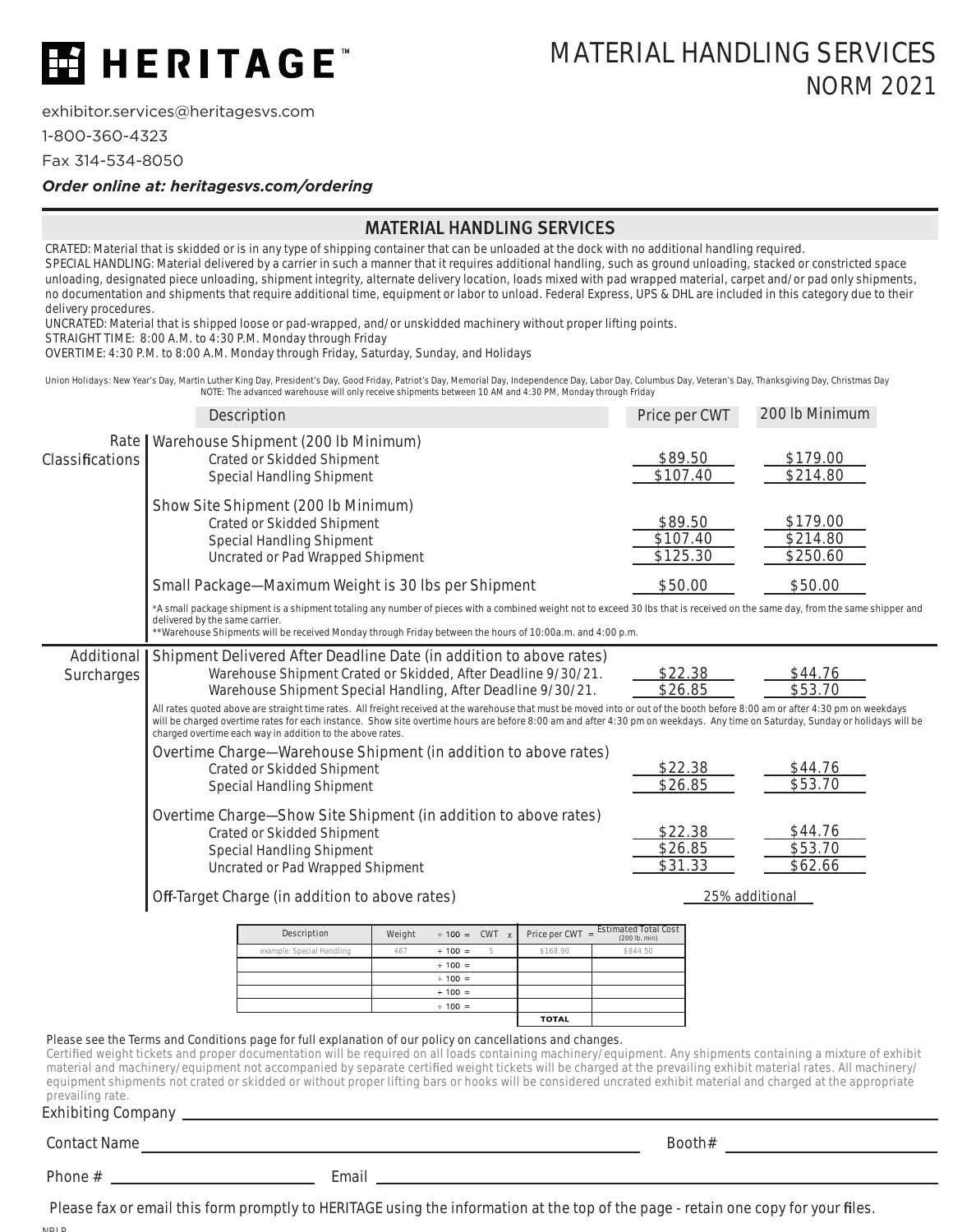

### PRIORITY RETURN/ACCESSIBLE STORAGE FORM NORM 2021

exhibitor.services@heritagesvs.com 1-800-360-4323

commissions, or brokerage, nor for any freight or demurrage.

Fax: 314-534-8050

### Discount Deadline: 9/20/2021

Priority Empty Container Return – This service provides for the priority return of your empties to your booth after the close of the show. This service must be ordered prior to the removal of your empties. To order, fill in information below and return to HERITAGE.

|          | Item |                                                       | Estimated # of Pieces | <b>Standard Rate</b> | Total |
|----------|------|-------------------------------------------------------|-----------------------|----------------------|-------|
| Return I |      | <b>Priority</b> FR350 Priority Empty Container Return |                       | \$100                |       |

#### PLEASE NOTE THAT THIS SERVICE CANNOT BE ORDERED AFTER THE PIECES HAVE BEEN TAKEN TO STORAGE

Accessible storage is unsecured. A storage area will be available for exhibitor's samples and literature in the facility. Depending on space available in the facility, these items may be stored on trailers in the loading dock area. Heritage employees will be available to access storage items during show hours, one hour prior to show opening, and one half hour after show closing each day. All material in storage on the last day of the show will be returned to their designated booth space at the close of the show. Due to fire regulations and for security purposes, NO LARGE DELIVERIES CAN BE MADE DURING SHOW HOURS. Show management reserves the right to stop deliveries at any time during the show hours, so please schedule deliveries prior to show opening. Storage space may be limited. Orders MUST be received by the deadline date to guarantee storage space. The charge for storage space is as follows:

|                | Item                                                                                                                                                                                                                                                                                                                                                                                                                                                                                                                                                                                                               |                                                                                                                                                                                                                                                                                                                                                                                                                                                                                                                                                                                                                                                                                                                                                                                                                                                                                      |                                                                                                | # of Days | <b>Standard Rate</b>     | Total                        |  |
|----------------|--------------------------------------------------------------------------------------------------------------------------------------------------------------------------------------------------------------------------------------------------------------------------------------------------------------------------------------------------------------------------------------------------------------------------------------------------------------------------------------------------------------------------------------------------------------------------------------------------------------------|--------------------------------------------------------------------------------------------------------------------------------------------------------------------------------------------------------------------------------------------------------------------------------------------------------------------------------------------------------------------------------------------------------------------------------------------------------------------------------------------------------------------------------------------------------------------------------------------------------------------------------------------------------------------------------------------------------------------------------------------------------------------------------------------------------------------------------------------------------------------------------------|------------------------------------------------------------------------------------------------|-----------|--------------------------|------------------------------|--|
| Accessible     | FR101                                                                                                                                                                                                                                                                                                                                                                                                                                                                                                                                                                                                              | Set-up Fee (There is a One-time Set-up Fee)                                                                                                                                                                                                                                                                                                                                                                                                                                                                                                                                                                                                                                                                                                                                                                                                                                          |                                                                                                | N/A       | \$50.00                  |                              |  |
| <b>Storage</b> |                                                                                                                                                                                                                                                                                                                                                                                                                                                                                                                                                                                                                    | Storage Fee (Based Upon Squared Feet Required for Storage):                                                                                                                                                                                                                                                                                                                                                                                                                                                                                                                                                                                                                                                                                                                                                                                                                          |                                                                                                |           |                          |                              |  |
|                | <b>FR025</b>                                                                                                                                                                                                                                                                                                                                                                                                                                                                                                                                                                                                       |                                                                                                                                                                                                                                                                                                                                                                                                                                                                                                                                                                                                                                                                                                                                                                                                                                                                                      |                                                                                                |           | \$75.00                  |                              |  |
|                | FR2650                                                                                                                                                                                                                                                                                                                                                                                                                                                                                                                                                                                                             |                                                                                                                                                                                                                                                                                                                                                                                                                                                                                                                                                                                                                                                                                                                                                                                                                                                                                      |                                                                                                |           | \$125.00<br>$\mathsf{X}$ | $\equiv$ 100 $\pm$ 100 $\pm$ |  |
|                | FR51100                                                                                                                                                                                                                                                                                                                                                                                                                                                                                                                                                                                                            |                                                                                                                                                                                                                                                                                                                                                                                                                                                                                                                                                                                                                                                                                                                                                                                                                                                                                      |                                                                                                |           | \$175.00<br>X            |                              |  |
|                | FR101150                                                                                                                                                                                                                                                                                                                                                                                                                                                                                                                                                                                                           |                                                                                                                                                                                                                                                                                                                                                                                                                                                                                                                                                                                                                                                                                                                                                                                                                                                                                      |                                                                                                |           | \$225.00<br>$\mathsf{X}$ |                              |  |
|                | FR151200                                                                                                                                                                                                                                                                                                                                                                                                                                                                                                                                                                                                           |                                                                                                                                                                                                                                                                                                                                                                                                                                                                                                                                                                                                                                                                                                                                                                                                                                                                                      |                                                                                                |           | \$275.00<br>$\mathsf{X}$ |                              |  |
|                |                                                                                                                                                                                                                                                                                                                                                                                                                                                                                                                                                                                                                    |                                                                                                                                                                                                                                                                                                                                                                                                                                                                                                                                                                                                                                                                                                                                                                                                                                                                                      |                                                                                                |           | <b>SUBTOTAL</b>          |                              |  |
|                | Labor – Each time your materials are accessed, you will be charged a minimum of one-half (1/2) hour of labor<br>according to the hourly rates indicated on the Exhibitor Labor Form. Please note that all exhibit materials that are<br>still remaining in storage trailers will be returned to your booth space upon official show closing.<br>YES, I wish to reserve space for accessible storage, I plan on storing _________ pallets/boxes/crates/cases<br>$#$ of pieces)<br>(circle one)<br>Deliveries - To have items placed in or removed from accessible storage, please notify the Heritage Service Desk. |                                                                                                                                                                                                                                                                                                                                                                                                                                                                                                                                                                                                                                                                                                                                                                                                                                                                                      |                                                                                                |           |                          |                              |  |
|                |                                                                                                                                                                                                                                                                                                                                                                                                                                                                                                                                                                                                                    |                                                                                                                                                                                                                                                                                                                                                                                                                                                                                                                                                                                                                                                                                                                                                                                                                                                                                      |                                                                                                |           | <b>SUBTOTAL \$</b>       |                              |  |
|                |                                                                                                                                                                                                                                                                                                                                                                                                                                                                                                                                                                                                                    |                                                                                                                                                                                                                                                                                                                                                                                                                                                                                                                                                                                                                                                                                                                                                                                                                                                                                      | Method of Payment & Credit Card Authorization<br>Form REQUIRED to be submitted with this form. |           | <b>TOTAL DUE \$</b>      |                              |  |
|                |                                                                                                                                                                                                                                                                                                                                                                                                                                                                                                                                                                                                                    |                                                                                                                                                                                                                                                                                                                                                                                                                                                                                                                                                                                                                                                                                                                                                                                                                                                                                      |                                                                                                |           |                          |                              |  |
|                |                                                                                                                                                                                                                                                                                                                                                                                                                                                                                                                                                                                                                    | Please see the Terms and Conditions page for full explanation of our policy on cancellations and changes.<br>ALL GOODS STORED WITH HERITAGE ARE STORED AT YOUR OWN RISK. We shall not be liable for any injury, damage, loss, theft, or destruction, including, but not limited to damage from<br>atmospheric conditions or rust, negligence (whether caused by ourselves or by servants, agents, employees or others), failures to act breach of contract, breach of warranty, water<br>condensation, fire, floods, acts of God or any act beyond our sole control. We are not liable for any direct, consequential, or incidental damages nor for loss of profit or loss due to failures<br>to obtain or turnover goods at any particular time or place whatsoever, however such loss may be incurred. We are not liable for or chargeable with any loss of sales, income, resale, |                                                                                                |           |                          |                              |  |

| Exhibiting<br>Company<br>ັ |  |      | Booth# |       |  |           |
|----------------------------|--|------|--------|-------|--|-----------|
| Address                    |  | City |        | state |  | -.<br>Zır |

Please fax, mail or email this form promptly to HERITAGE using the information at the top of the page - retain one copy for your files.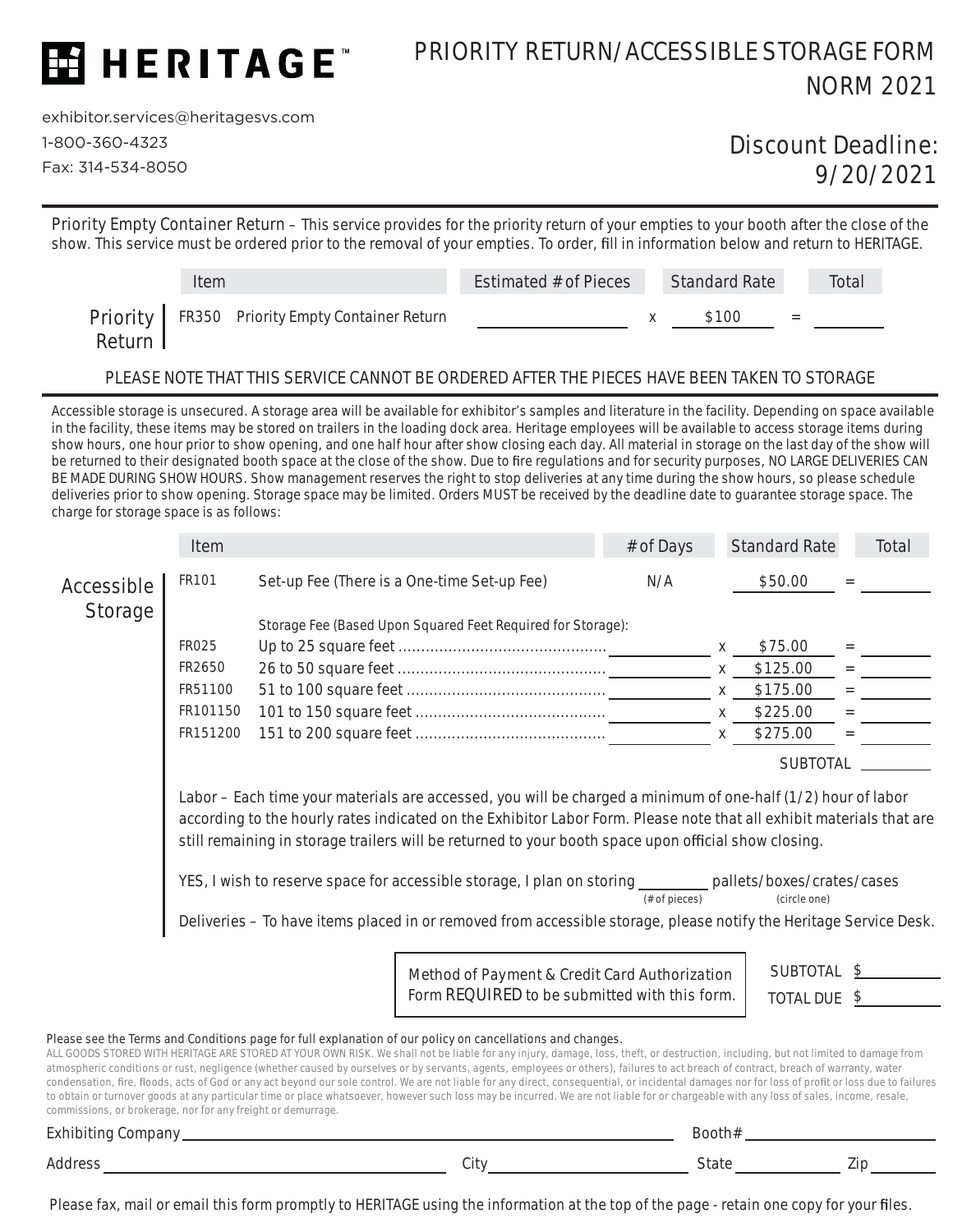

## **IMPORTANT NOTICE REGARDING DIRECT SHIPMENTS**

Please be aware that the Arizona Grand Resort & Spa does NOT receive exhibitor freight, literature or supplies through the venue package room. The package room is too small to handle Exhibit Materials and the venue's everyday receiving. All exhibit materials, being shipped directly to show site must be addressed as listed below to insure unloading and delivery to your booth area.

NOTE: Direct shipments will only be received beginning at 1:00 p.m., Thursday, October  $7<sup>th</sup>$ , 2021. Any materials sent to the venue prior to this date may be returned to sender and/or may be turned over to Heritage and will be billed according to the Show's Shipping & Receiving Rates, and will be subject to venue assessed fees.

| EXHIBITOR COMPANY NAME                                                                             |  |
|----------------------------------------------------------------------------------------------------|--|
| <b>BOOTH NUMBER</b>                                                                                |  |
| <b>C/O HERITAGE</b><br>ARIZONA GRAND RESORT & SPA<br>8000 ARIZONA GRAND PKWY.<br>PHOENIX, AZ 85044 |  |
| <b>FOR: NORM 2021</b>                                                                              |  |

All shipments should be accompanied with a Bill of Lading or Packing List indicating the total weight of shipment and piece count.

See the enclosed Shipping Information/Material Handling Order Form for detailed service descriptions, rates and limits of liability.

#### **WE APPRECIATE YOUR COOPERATION. HERITAGE EXPOSITION SERVICES**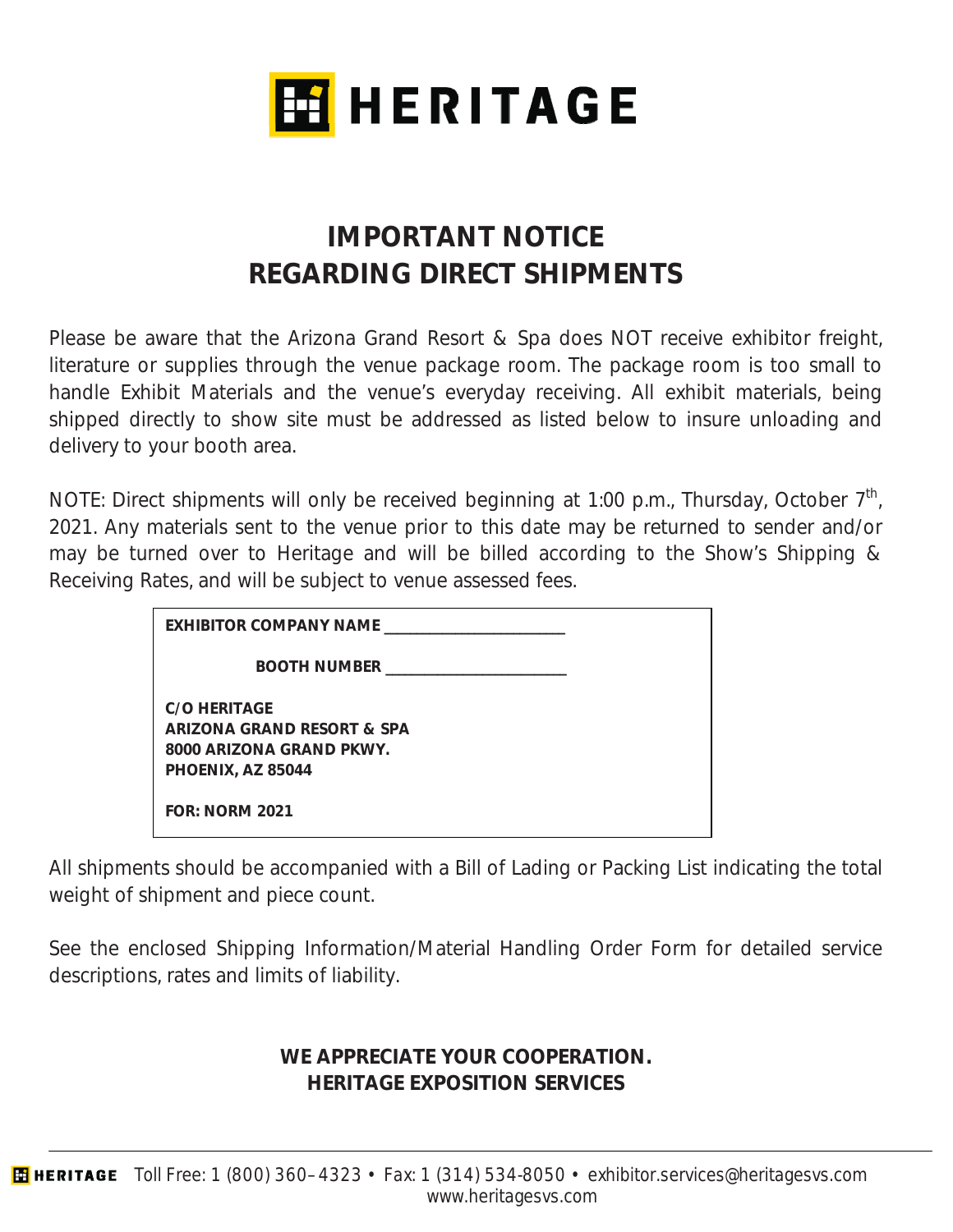

## **RELAX WITH OUR CAREFREE LOGISTICS!**

**RES Logistics is the official show carrier. Our dedicated team of Logistics Specialists** will provide you with personalized and efficient shipping solutions to make sure your **freight arrives on time. We make shipping easy and convenient!**

## **INBOUND & OUTBOUND LOGISTICS** *INBOUND & OUTBOUND LOGISTICS • Small Package*

- 
- *Standard Ground*
- *Next Day, 2nd Day, and 3rd Day Service Levels*
- *Air Ride*
- *Flat Bed*
- *Dedicated Truckload*

- *HES VALUE-ADDED SERVICES Priority empty return for all inbound HES Logistics customers*
	- *Transparent quotes with no hidden charges such as reweigh or trade show fees.*
	- *HES Logistics available 7 days a week*
	- *Late to Warehouse and Late to Show Site Fee waived*
	- *Outbound shrink-wrap at no charge*

## *Have a Logistics Question?*

Contact our Logistics team:

**Phone:** 1-866-493-1675 **Email:** shipping@heritagesvs.com



**Helping to Bring People Together**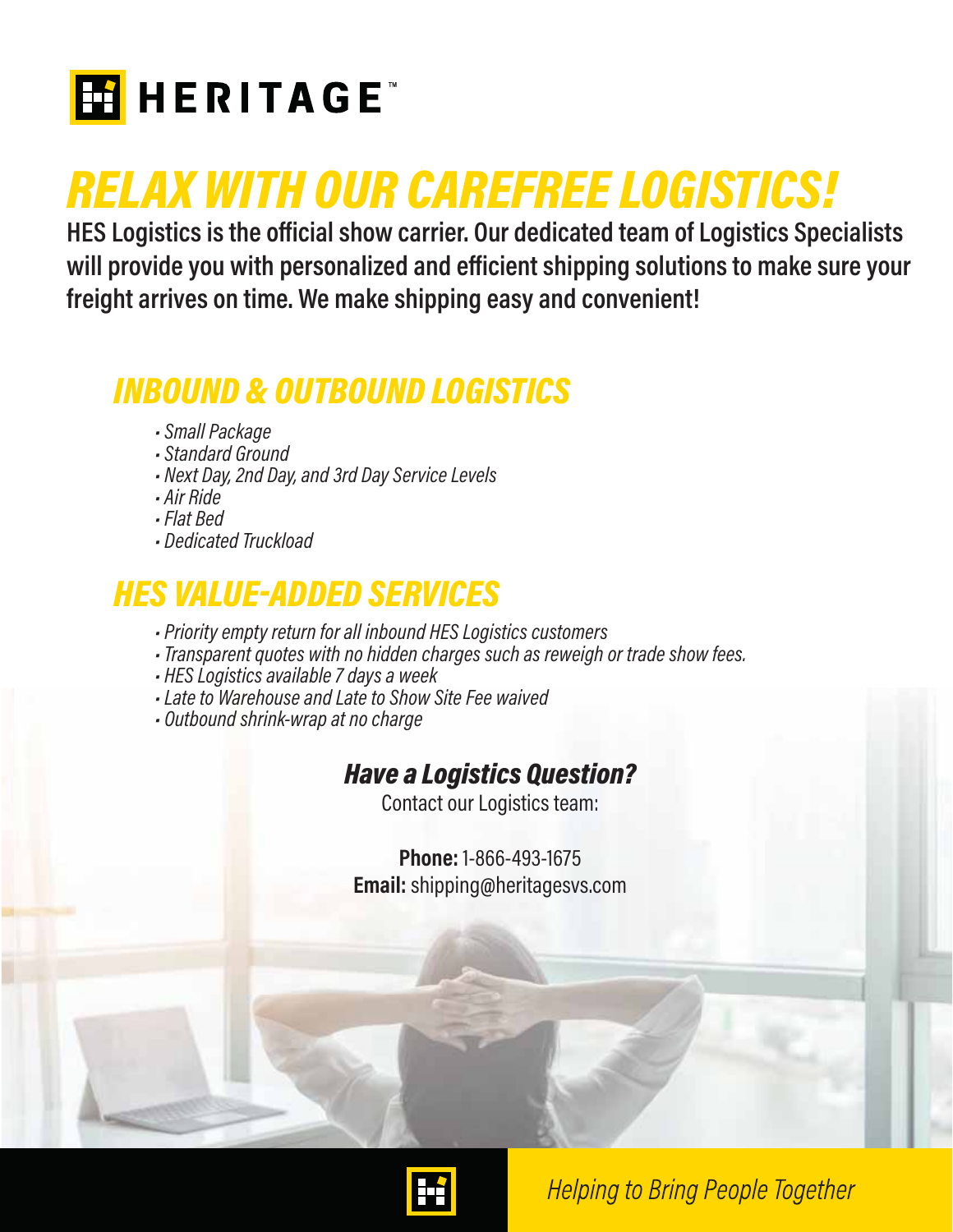## **H** HERITAGE"

exhibitor.services@heritagesvs.com 1-800-360-4323 Fax 314-534-8050 *Order online at: heritagesvs.com/ordering*

## SHIPPING VERSUS MATERIAL HANDLING

### WHAT IS SHIPPING?

Shipping is the process of a carrier picking up your items from your office or place of origin and transporting it to the dock of either advance warehouse or facility dock of your event. It is separate from Material Handling. Exhibitors may use any carrier they want, including HES Logistics.



### WHAT IS MATERIAL HANDLING?

Material Handling is the process of receiving your shipment from your carrier and managing it through the event cycle. It is a standard tradeshow practice and it is a chargeable fee typically based on the weight of your shipment. Don't forget to add Material Handling to your budget!



#### Material Handling Process:

- Unloading the trade show freight from your carrier once it arrives at the receiving dock.
- Transporting your shipment to your booth space.
- Removing empty shipping containers (boxes, crates, and pallets) from your booth.
- Temporarily storing your empty shipping containers during the show.
- Returning empty shipping containers to your booth once the event is over.
- Transferring the freight back to the loading dock.
- Loading the items into your carrier's delivery vehicle for return shipping

### ONE EASY WAY TO KEEP YOUR CHARGES LOWER?

#### Consolidate, Consolidate, Consolidate!

Skid items as much as possible so that they are sure to arrive together. Each shipment that arrives at a separate time is assessed the minimum charge. Whether you ship to the advance warehouse or show site, it is in your best interest to consolidate as much as possible.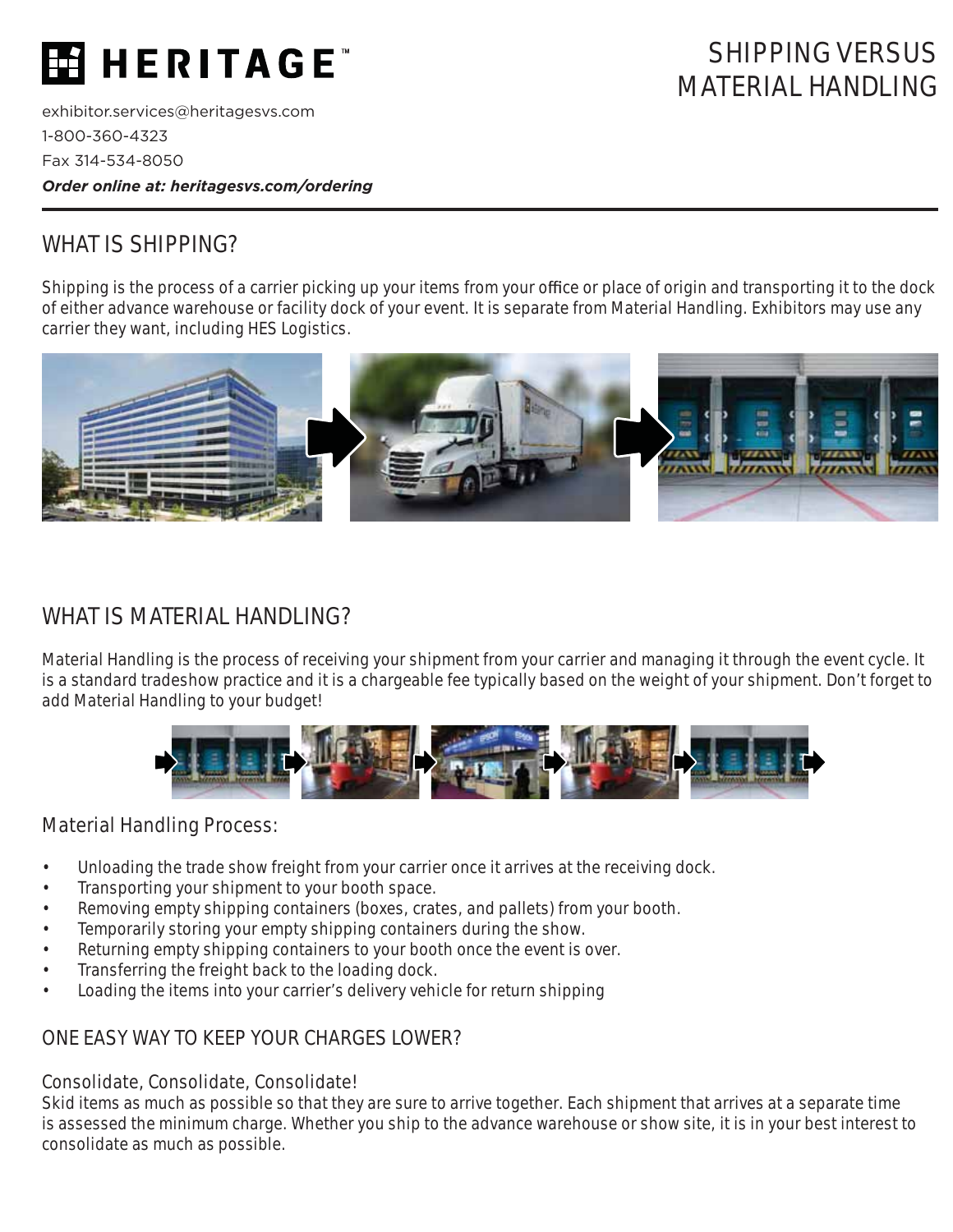

## OUTBOUND (RETURN) SHIPPING NEED A RELIABLE CARRIER TO TRANSPORT YOUR OUTBOUND (RETURN) FREIGHT?

Email, fax, or call in the information needed below to have your freight returned to your offices or next destination, and invoiced along with any other orders placed with the show decorator, Heritage Trade Show Services.

NOTE: If the inbound or outbound shipment requires air or expedited service, please inform HES Logistics as soon as possible. HES Logistics can accommodate any type of shipping need, but specializes in LTL ground freight totaling 100 lbs or greater.

|                                                                                                                                                                            | USE THE SHOW CARRIER (HES Logistics)<br><b>FOR ROUNDTRIP SHIPPING!</b>                                           |
|----------------------------------------------------------------------------------------------------------------------------------------------------------------------------|------------------------------------------------------------------------------------------------------------------|
|                                                                                                                                                                            | <b>BENEFITS INCLUDED</b>                                                                                         |
|                                                                                                                                                                            | Lowest Material Handling Rate Offered by Heritage                                                                |
| <b>Return Delivery Information</b>                                                                                                                                         | Complimentary Priority Empty Container Return                                                                    |
|                                                                                                                                                                            | Complimentary Shrink Wrapping and / or Banding at the<br>Show Site, if requested                                 |
|                                                                                                                                                                            | No need to schedule a pickup for the return shipment                                                             |
|                                                                                                                                                                            |                                                                                                                  |
|                                                                                                                                                                            | All-inclusive pricing with no additional fees for pickups and<br>deliveries, including weekend and night service |
|                                                                                                                                                                            | • One convenient invoice encompassing all Heritage Trade                                                         |
|                                                                                                                                                                            | <b>Show Services</b>                                                                                             |
| (for the driver to call if needed)                                                                                                                                         | Transportation experts are available before, during,                                                             |
|                                                                                                                                                                            | and after the show                                                                                               |
| $\Box$ Standard Ground Shipping (Estimated 2-7 business days)                                                                                                              | Reliable customer service seven days a week, offering                                                            |
| П                                                                                                                                                                          | complete shipment visibility and expert supervision                                                              |
|                                                                                                                                                                            |                                                                                                                  |
| <b>Description of Pieces &amp; Loading Area</b><br>(quantity / type / approx. lbs & dims L"xW"xH") Example: 2 Cases 150 lbs each 54"x36"x12" / 1 crate 600 lbs 96"x48"x40" |                                                                                                                  |

Is there a loading dock at the delivery address? (ex. Lift Gate Truck Required / Residential / Inside pickup / Notify / White Glove Service)

If not, please describe delivery area and / or additional instructions for the driver:

- For return (outbound) shipping, REGARDLESS OF CARRIER, all exhibitors MUST fill out a HERITAGE Bill of Lading (BOL or MHA) to the show site, unless you are hand carrying all of you items out of the show. Please fill out and return the BOL/MHA at the Heritage Service Desk. Thank You
- Generic adhesive labels can also be found at the Heritage Service Desk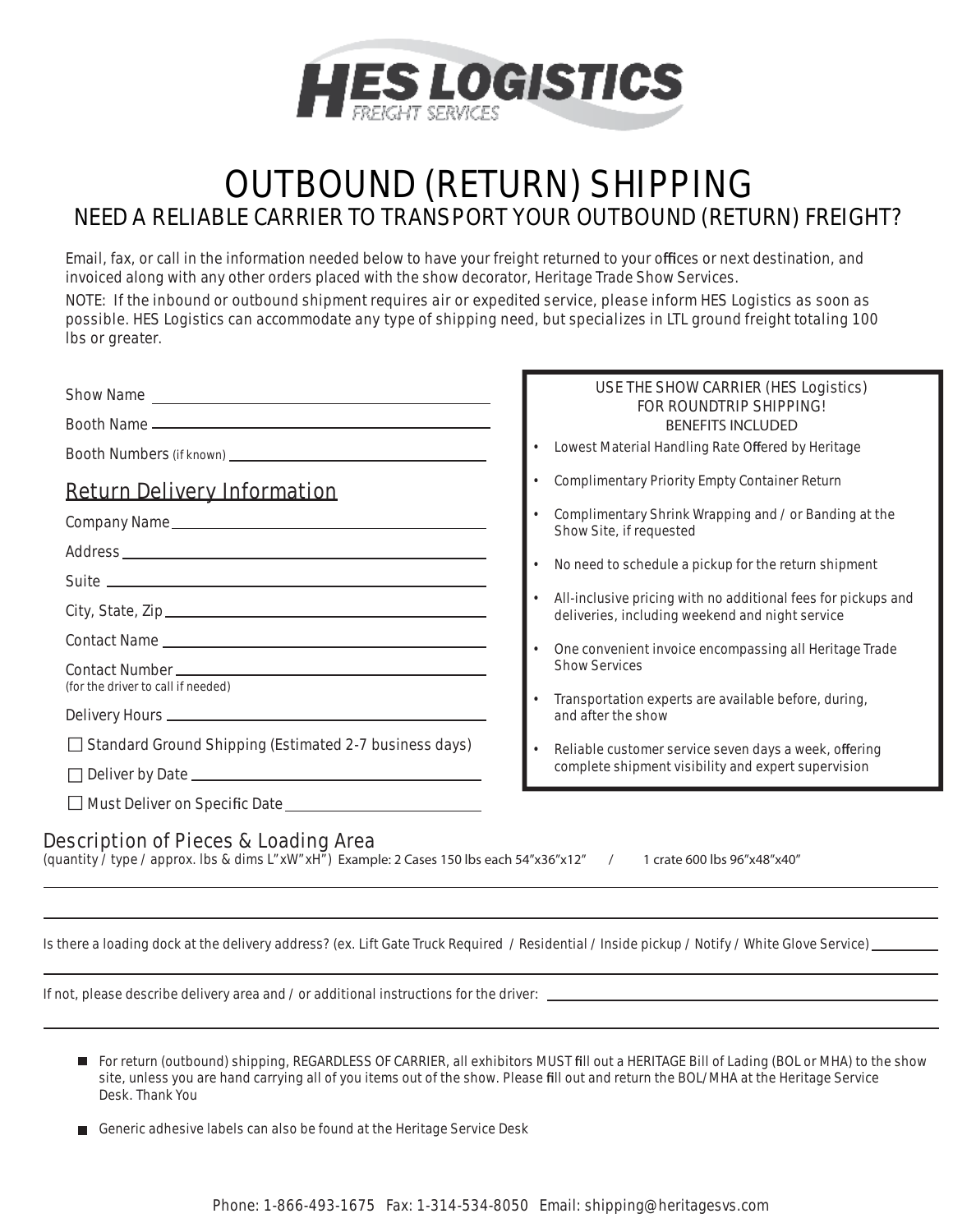

## INBOUND SHIPPING NEED A RELIABLE CARRIER TO TRANSPORT YOUR INBOUND FREIGHT?

Email, fax, or call in the information needed below to have your freight shipped to the advance warehouse or showsite, and invoiced along with any other orders placed with the show decorator, Heritage Trade Show Services. NOTE: If the inbound or outbound shipment requires air or expedited service, please inform HES Logistics as soon as possible. HES Logistics can accommodate any type of shipping need, but specializes in LTL ground freight totaling 100 lbs or greater.

|                                            | <b>USE THE SHOW CARRIER (HES Logistics)</b><br><b>FOR ROUNDTRIP SHIPPING!</b>                                    |
|--------------------------------------------|------------------------------------------------------------------------------------------------------------------|
|                                            | <b>BENEFITS INCLUDED</b>                                                                                         |
|                                            | Lowest Material Handling Rate Offered by Heritage                                                                |
| <b>Inbound Pickup Information</b>          | <b>Complimentary Priority Empty Container Return</b>                                                             |
|                                            | Complimentary Shrink Wrapping and / or Banding at the<br>Show Site, if requested                                 |
|                                            | No need to schedule a pickup for the return shipment                                                             |
|                                            |                                                                                                                  |
|                                            | All-inclusive pricing with no additional fees for pickups and<br>deliveries, including weekend and night service |
|                                            | One convenient invoice encompassing all Heritage Trade                                                           |
|                                            | <b>Show Services</b>                                                                                             |
| (for the driver to call if needed)         | Transportation experts are available before, during,                                                             |
|                                            | and after the show                                                                                               |
| (call HES Logistics to discuss, if needed) | Reliable customer service seven days a week, offering<br>complete shipment visibility and expert supervision     |

#### Description of Pieces & Loading Area

(quantity / type / approx. lbs & dims L"xW"xH") Example: 2 Cases 150 lbs each 54"x36"x12" / 1 crate 600 lbs 96"x48"x40"

Is there a loading dock at the pickup address? (ex. Lift Gate Truck Required / Residential / Inside pickup / Notify / White Glove Service) \_

If not, please describe pickup area and / or additional instructions for the driver:

 Check this box if you request the show carrier to deliver the same pieces back to the original pickup address, via standard ground (not time critical) shipping

Check this box if you request the show carrier to ship a different piece count, to ship to a different address, or is time sensitive whatsoever. -- Please fill out the next page if you choose this option.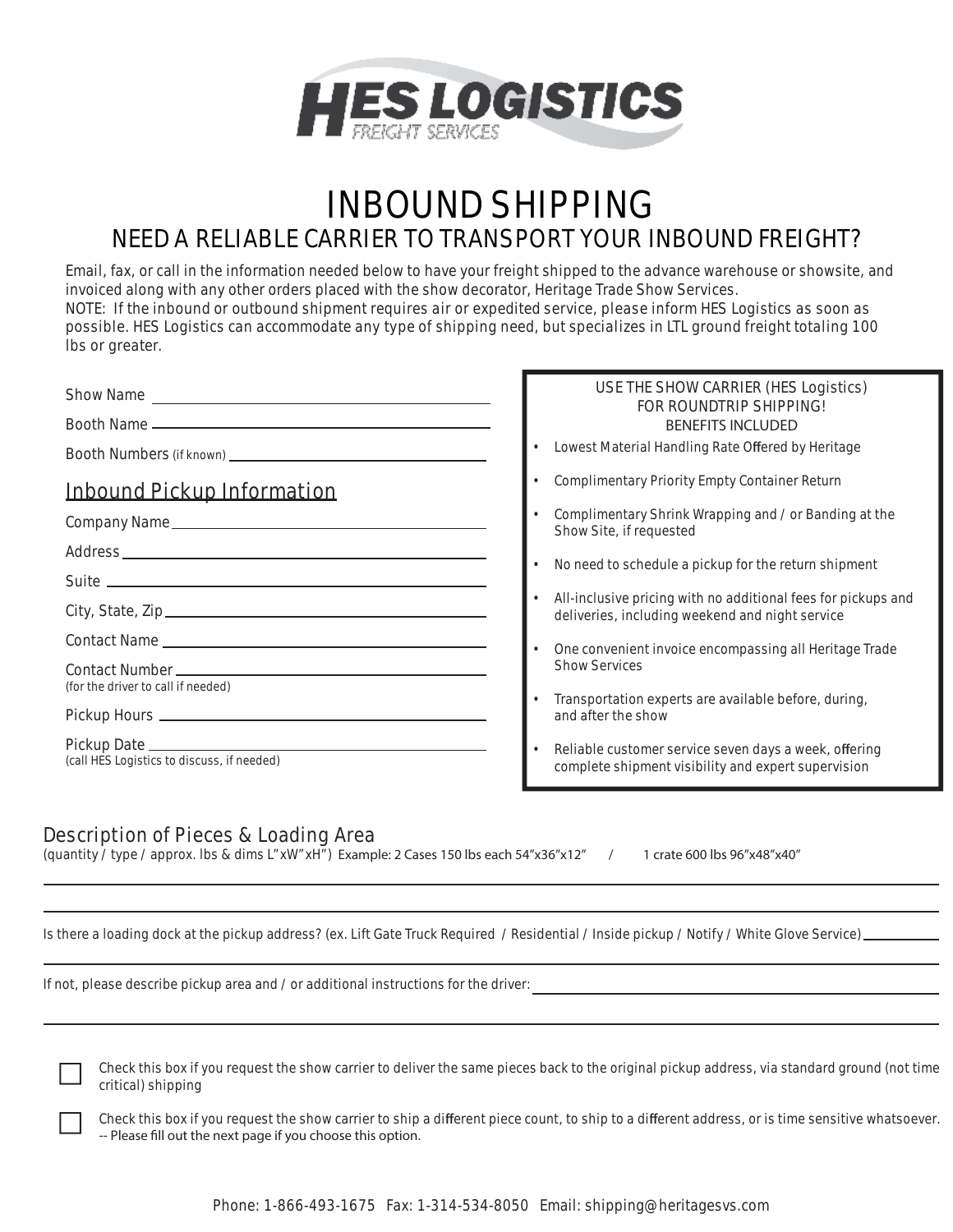

## Must arrive no later than THURSDAY, SEPTEMBER 30TH, 2021

## ADVANCE SHIPMENT TO WAREHOUSE

TO:

EXHIBITOR NAME

BOOTH NUMBER:

**HERITAGE** TFORCE FREIGHT C/O FIDELITONE 6920 W. ALLISON RD. CHANDLER, AZ 85226

FOR: **NORM 2021** 

## Must arrive no later than THURSDAY, SEPTEMBER 30TH, 2021

**HIHERITAGE** 

## ADVANCE SHIPMENT TO WAREHOUSE

TO:

EXHIBITOR NAME

BOOTH NUMBER:

**HERITAGE** TFORCE FREIGHT C/O FIDELITONE 6920 W. ALLISON RD. CHANDLER, AZ 85226

FOR: **NORM 2021** 

## **EAHERITAGE**

Must arrive no later than THURSDAY, SEPTEMBER 30TH, 2021

## ADVANCE SHIPMENT TO WAREHOUSE

TO:

EXHIBITOR NAME

BOOTH NUMBER:

**HERITAGE** TFORCE FREIGHT C/O FIDELITONE 6920 W. ALLISON RD. CHANDLER, AZ 85226

FOR: **NORM 2021** 

Must arrive no later than THURSDAY, SEPTEMBER 30TH, 2021

**HIHERITAGE** 

## ADVANCE SHIPMENT TO WAREHOUSE

TO:

EXHIBITOR NAME

BOOTH NUMBER:

**HERITAGE** TFORCE FREIGHT C/O FIDELITONE 6920 W. ALLISON RD. CHANDLER, AZ 85226

FOR: **NORM 2021**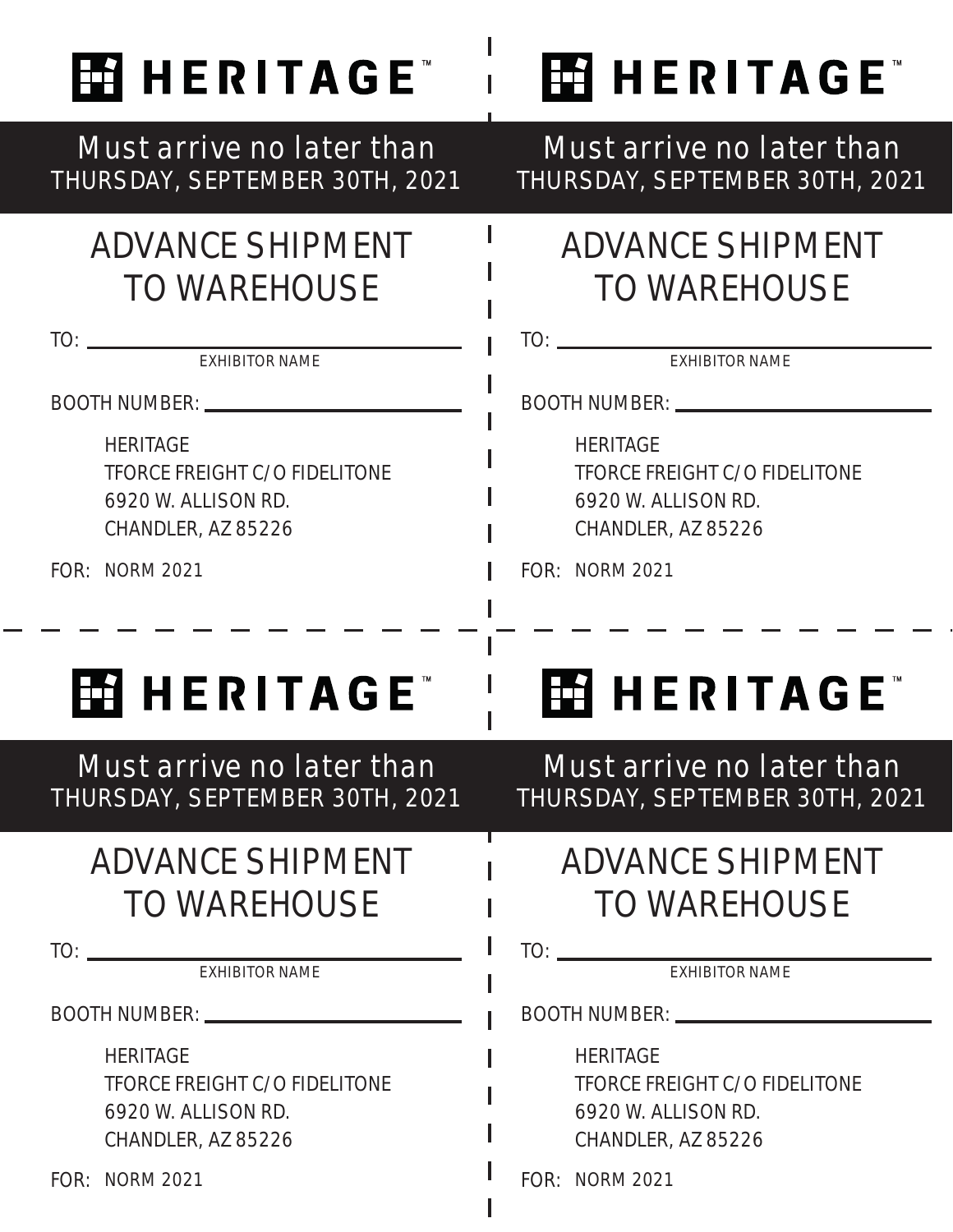

# DO NOT DELAY!

## DIRECT SHIPMENT TO SHOW SITE

MUST NOT ARRIVE BEFORE: THURSDAY, OCT. 7TH

TO:

EXHIBITOR NAME

BOOTH NUMBER:

- C/O HERITAGE ARIZONA GRAND RESORT & SPA 8000 ARIZONA GRAND PKWY. PHOENIX, AZ 85044
- FOR: NORM 2021

# DO NOT DELAY!

**HAHERITAGE** 

## DIRECT SHIPMENT TO SHOW SITE

MUST NOT ARRIVE BEFORE: THURSDAY, OCT. 7TH

TO:

EXHIBITOR NAME

BOOTH NUMBER: \_\_\_\_\_\_\_\_\_\_\_\_

C/O HERITAGE ARIZONA GRAND RESORT & SPA 8000 ARIZONA GRAND PKWY. PHOENIX, AZ 85044

FOR: NORM 2021

## **HHHERITAGE**

# DO NOT DELAY!

## DIRECT SHIPMENT TO SHOW SITE

MUST NOT ARRIVE BEFORE: THURSDAY, OCT. 7TH

TO:

EXHIBITOR NAME

BOOTH NUMBER:

- C/O HERITAGE ARIZONA GRAND RESORT & SPA 8000 ARIZONA GRAND PKWY. PHOENIX, AZ 85044
- FOR: NORM 2021

## **HIHERITAGE** DO NOT DELAY!

## DIRECT SHIPMENT TO SHOW SITE

MUST NOT ARRIVE BEFORE: THURSDAY, OCT. 7TH

TO:

EXHIBITOR NAME

BOOTH NUMBER:

- C/O HERITAGE ARIZONA GRAND RESORT & SPA 8000 ARIZONA GRAND PKWY. PHOENIX, AZ 85044
- FOR: NORM 2021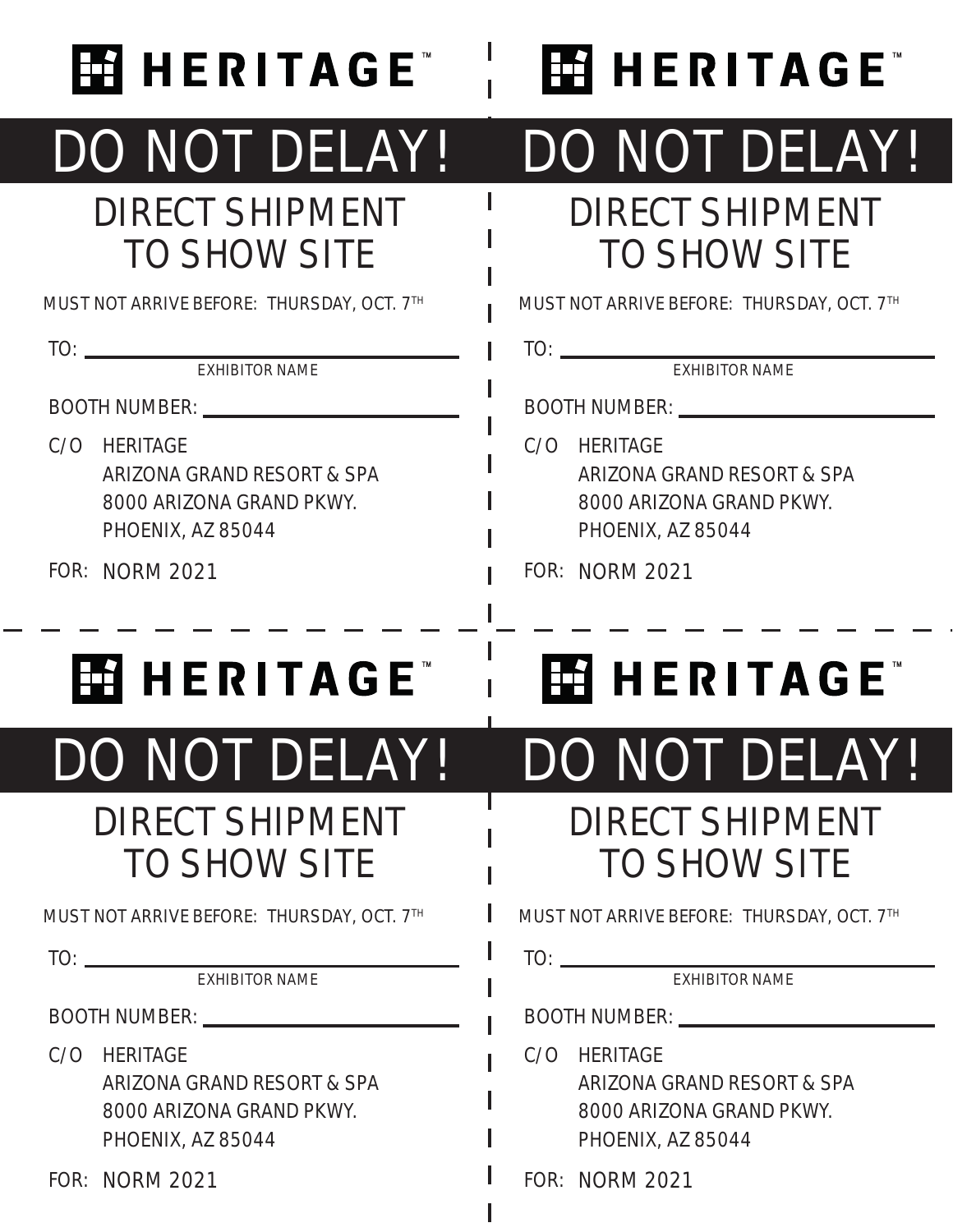## **HERITAGE**

exhibitor.services@heritagesvs.com 1-800-360-4323 Fax 314-534-8050 *Order online at: heritagesvs.com/ordering*

> To help you in your planning, it's important to understand in advance that union labor will be required for certain aspects of your exhibit handling. Since Work Rules and Union Jurisdictions vary from city to city, please familiarize yourself with the following statements to help you in understanding the Union Requirements in the facility.

#### EXHIBIT INSTALLATION AND DISMANTLING

Stagehand Local #336/#415 has jurisdiction via a labor agreement with HERITAGE for the erection, touch-up, dismantling, and repair of all exhibits when this work is done by persons other than your full-time company personnel. This work is to include wall coverings, floor coverings, pipe and drape, painting, hanging of signs and decorative materials from the ceiling, placement of all signs and the erection of platforms used for exhibit purposes.

Jurisdiction does not cover the placement of your products on display, the opening of cartons containing your products, or the performance, testing, maintenance or repairs of your products.

If full-time company personnel are utilized to set an exhibit, they must carry company identification such as a medical identification card or a payroll stub.

The utilization of workers hired from a non-union agency or company is prohibited.

To secure labor, please complete the labor forms enclosed.

#### MATERIAL HANDLING

Stagehand Local #336/#415 has jurisdiction via a labor agreement with HERITAGE for the loading and unloading of all trucks, trailers, and common and contract carriers as well as the handling of empty containers and the operation of material handling equipment. It also has the jurisdiction for the unloading, uncrating, unskidding, leveling, painting and assembly of machinery and equipment as well as the reverse process.

HERITAGE has the responsibility to manage docks and schedule vehicles for the smooth and efficient move-in/move-out of the trade show. HERITAGE will not be responsible for any material it does not handle.

Exhibitors may "hand carry" material provided they do not use material handling equipment to assist them. When exhibitors choose to "hand carry" material, they may not be permitted access to the loading dock/freight door areas.

#### **GRATUITIES**

HERITAGE requests that exhibitors do not tip its employees by giving money, merchandise, or other special consideration for services rendered. Exhibitors should not give coffee breaks other than mid-morning and mid-afternoon when HERITAGE employees have a fifteen minute paid break. Any attempts to solicit a gratuity by an employee for any service, should be reported immediately to a supervisor of HERITAGE. HERITAGE employee(s) are paid an excellent wage, and tipping is not an accepted company policy.

#### IN GENERAL

Craftsmen at all levels are instructed to refrain from expressing any grievances or directly challenging the practices of any exhibitor. All questions arising with regard to HERITAGE'S jurisdiction or practices must be directed to a HERITAGE management representative.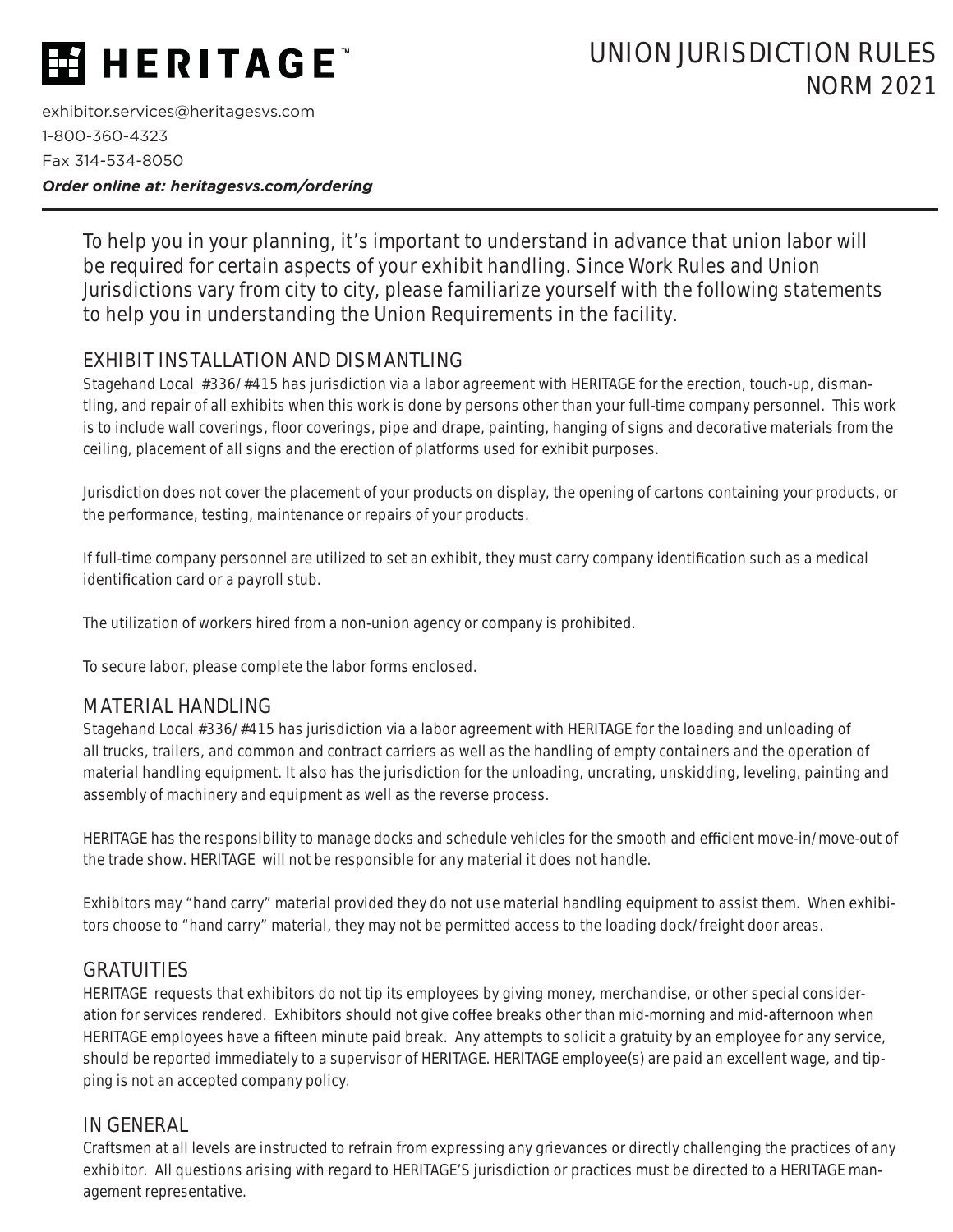

exhibitor.services@heritagesvs.com

1-800-360-4323

Fax 314-534-8050

*Order online at: heritagesvs.com/ordering*

#### EXHIBIT LABOR (One Hour Minimum per Worker)

|                      |                                                                              | <b>Advance Price</b><br>Per Hour | <b>Standard Price</b><br>per Hour |
|----------------------|------------------------------------------------------------------------------|----------------------------------|-----------------------------------|
| <b>Straight Time</b> | 8:00 a.m. to 4:30 p.m. Monday through Friday                                 | \$103.35                         | \$134.36                          |
| Overtime             | 4:30 p.m. to 8:00 a.m. Monday through Friday, Saturday, Sunday, and Holidays | \$155.03                         | \$201.54                          |

• Show Site prices will apply to all labor orders placed at show site.

- Standard Pricing is per person/per hour
- Start time guaranteed only when labor is requested for the start of the working day (8:00 a.m.), unless the official set up time begins later in the day.
- One hour minimum per man--labor thereafter is charged in half (1/2) hour increments.
- Supervisor must check in at Service Desk to pick up laborers. Upon completion of work, supervisor must return to Service Desk to release laborers.
- Labor must be cancelled in writing, 24 hours in advance to avoid a one (1) hour cancellation fee per worker.
- When scheduling dismantle labor, be sure to allow sufficient time for empty containers to be returned to your booth.
- Heritage supervising jobs will be completed at our discretion prior to show opening and before the hall must be cleared. Please include setup plan/ photo, special instructions and inbound shipping information with this order.

#### Installation Labor

Supervision by Heritage I & D Please complete the information on the next page.

- Installation of your exhibit will be completed at our discretion prior to show opening
- The charge for this service is 30% of the total installation labor bill, with a minimum of \$45.00.

Emergency Contact: <u>Phone Number:</u> Phone Number: **Phone Number:** Phone Number: **Phone Number:** Phone Number: **Phone Number:** Phone Number: **Phone Number:** Phone Number: **Phone Number: 2006** 

Supervision by Exhibitor Personnel

Supervisor will be: Letter that the supervisor will be: Letter that the phone Number: Letter that the phone Number: Letter that the supervisor will be: Letter that the supervisor will be a supervisor will be a supervisor w

Date Time No. of People Approx. Hours Total Hours Hourly Rate Total Estimated Cost  $X$  |= |  $|X|$  |= |\$  $X$  |= |  $|X|$  |= |\$ Heritage Supervision (30%/\$45.00)  $\Big|$  =  $\Big|$  \$ Total Installation  $\begin{vmatrix} 1 & 0 \\ 0 & -1 \end{vmatrix}$ 

#### Dismantle Labor

Supervision by Heritage I & D Please complete the information on the next page.

• Installation of your exhibit will be completed at our discretion prior to show opening

• The charge for this service is 30% of the total installation labor bill, with a minimum of \$45.00.

Emergency Contact: Phone Number:

Supervision by Exhibitor Personnel

Supervisor will be: Phone Number:

Date Time No. of People Approx. Hours Total Hours Hourly Rate Total Estimated Cost  $\mathsf{X}$  | = |  $\mathsf{X}$  | = |  $\mathsf{S}$  $X$   $=$   $X$   $=$   $\frac{1}{2}$ Heritage Supervision (30%/\$45.00)  $\Big|$  =  $\Big|$  \$ Total Dismantle  $\begin{array}{ccc} \n\end{array}$  =  $\begin{array}{ccc} \n\end{array}$  \$

Exhibiting Company

Contact Name

Phone # Email

Discount Deadline:

9/20/2021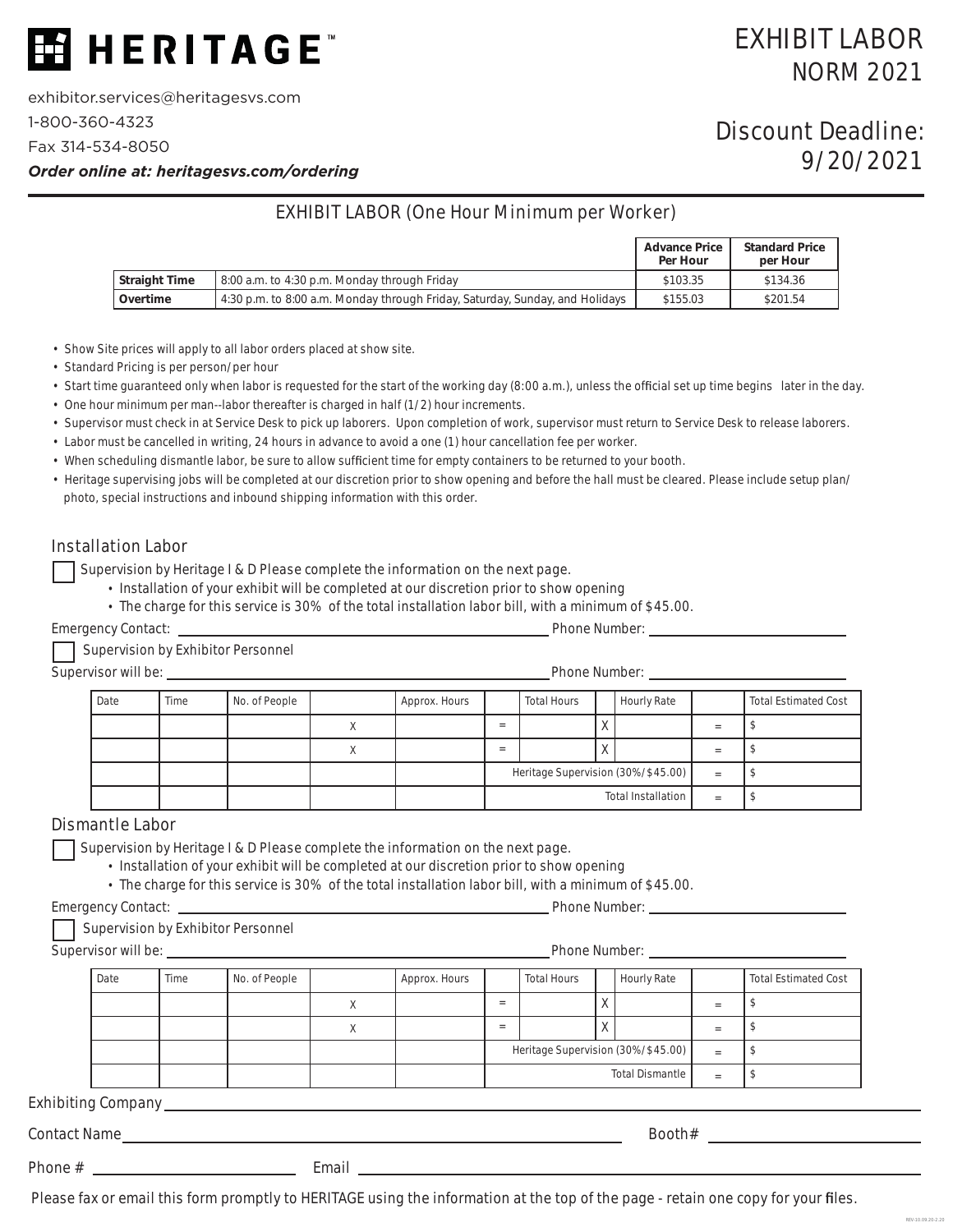

### EXHIBIT LABOR - HERITAGE SUPERVISED NORM 2021

exhibitor.services@heritagesvs.com 1-800-360-4323

Fax 314-534-8050

*Order online at: heritagesvs.com/ordering*

### Discount Deadline: 9/20/2021

|  | <b>HERITAGE SUPERVISED LABOR</b> |  |
|--|----------------------------------|--|
|--|----------------------------------|--|

IN ORDER TO BETTER SERVE YOU--PLEASE COMPLETE THE FOLLOWING INFORMATION IF YOUR DISPLAY IS TO BE SET-UP AND/OR DISMANTLED BY HERITAGE AND YOU WILL NOT BE PRESENT TO SUPERVISE THE INSTALLATION AND/OR DISMANTLE.

|                                                                                                                 | <b>INBOUND SHIPPING INFORMATION AND SET-UP INFORMATION:</b>                                                                                                                                                                    |                                      |                                                                                                                                                                                                                                                                    |  |
|-----------------------------------------------------------------------------------------------------------------|--------------------------------------------------------------------------------------------------------------------------------------------------------------------------------------------------------------------------------|--------------------------------------|--------------------------------------------------------------------------------------------------------------------------------------------------------------------------------------------------------------------------------------------------------------------|--|
| Freight will be shipped to: Warehouse __________________Show Site_____________Date__________________            |                                                                                                                                                                                                                                |                                      |                                                                                                                                                                                                                                                                    |  |
|                                                                                                                 |                                                                                                                                                                                                                                |                                      |                                                                                                                                                                                                                                                                    |  |
| Setup Plan/Photo: Attached ___________To Be Sent With Exhibit _________In Crate No. _______________             |                                                                                                                                                                                                                                |                                      |                                                                                                                                                                                                                                                                    |  |
|                                                                                                                 |                                                                                                                                                                                                                                |                                      |                                                                                                                                                                                                                                                                    |  |
| Electrical Placement: Drawing Attached ________Drawing With Exhibit______Electrical Under Carpet ______         |                                                                                                                                                                                                                                |                                      |                                                                                                                                                                                                                                                                    |  |
|                                                                                                                 |                                                                                                                                                                                                                                |                                      |                                                                                                                                                                                                                                                                    |  |
|                                                                                                                 |                                                                                                                                                                                                                                |                                      |                                                                                                                                                                                                                                                                    |  |
|                                                                                                                 |                                                                                                                                                                                                                                |                                      |                                                                                                                                                                                                                                                                    |  |
|                                                                                                                 |                                                                                                                                                                                                                                |                                      |                                                                                                                                                                                                                                                                    |  |
|                                                                                                                 |                                                                                                                                                                                                                                |                                      |                                                                                                                                                                                                                                                                    |  |
|                                                                                                                 |                                                                                                                                                                                                                                | <b>OUTBOUND SHIPPING INFORMATION</b> |                                                                                                                                                                                                                                                                    |  |
|                                                                                                                 |                                                                                                                                                                                                                                |                                      |                                                                                                                                                                                                                                                                    |  |
|                                                                                                                 |                                                                                                                                                                                                                                |                                      |                                                                                                                                                                                                                                                                    |  |
| <b>METHOD OF SHIPMENT</b><br>$\Box$ HERITAGE EXHIBIT TRANSPORTATION<br>□ Common Carrier<br><b>OTHER CARRIER</b> | □ Air Freight □ Next Day □ Second Day □ Deferred                                                                                                                                                                               | $\square$ Expedited                  |                                                                                                                                                                                                                                                                    |  |
|                                                                                                                 |                                                                                                                                                                                                                                |                                      |                                                                                                                                                                                                                                                                    |  |
|                                                                                                                 | Van Line: University of the Contract of the Contract of the Contract of the Contract of the Contract of the Contract of the Contract of the Contract of the Contract of the Contract of the Contract of the Contract of the Co |                                      |                                                                                                                                                                                                                                                                    |  |
| <b>FREIGHT CHARGES</b><br>$\Box$ Prepaid                                                                        | $\Box$ Collect                                                                                                                                                                                                                 |                                      |                                                                                                                                                                                                                                                                    |  |
|                                                                                                                 |                                                                                                                                                                                                                                |                                      |                                                                                                                                                                                                                                                                    |  |
|                                                                                                                 |                                                                                                                                                                                                                                |                                      |                                                                                                                                                                                                                                                                    |  |
| Reroute via Heritage's Choice                                                                                   | □ Delivery back to warehouse at the Exhibitor's expense.                                                                                                                                                                       |                                      | In the event your selected carrier fails to show on the final move-out day, please select one of the following options:<br>PLEASE NOTE: Heritage will not be responsible for product or literature that is not properly packed and labeled by exhibitor personnel. |  |
|                                                                                                                 |                                                                                                                                                                                                                                |                                      |                                                                                                                                                                                                                                                                    |  |
|                                                                                                                 |                                                                                                                                                                                                                                |                                      |                                                                                                                                                                                                                                                                    |  |
|                                                                                                                 |                                                                                                                                                                                                                                |                                      |                                                                                                                                                                                                                                                                    |  |
|                                                                                                                 |                                                                                                                                                                                                                                |                                      |                                                                                                                                                                                                                                                                    |  |

Please fax or email this form promptly to HERITAGE using the information at the top of the page - retain one copy for your files.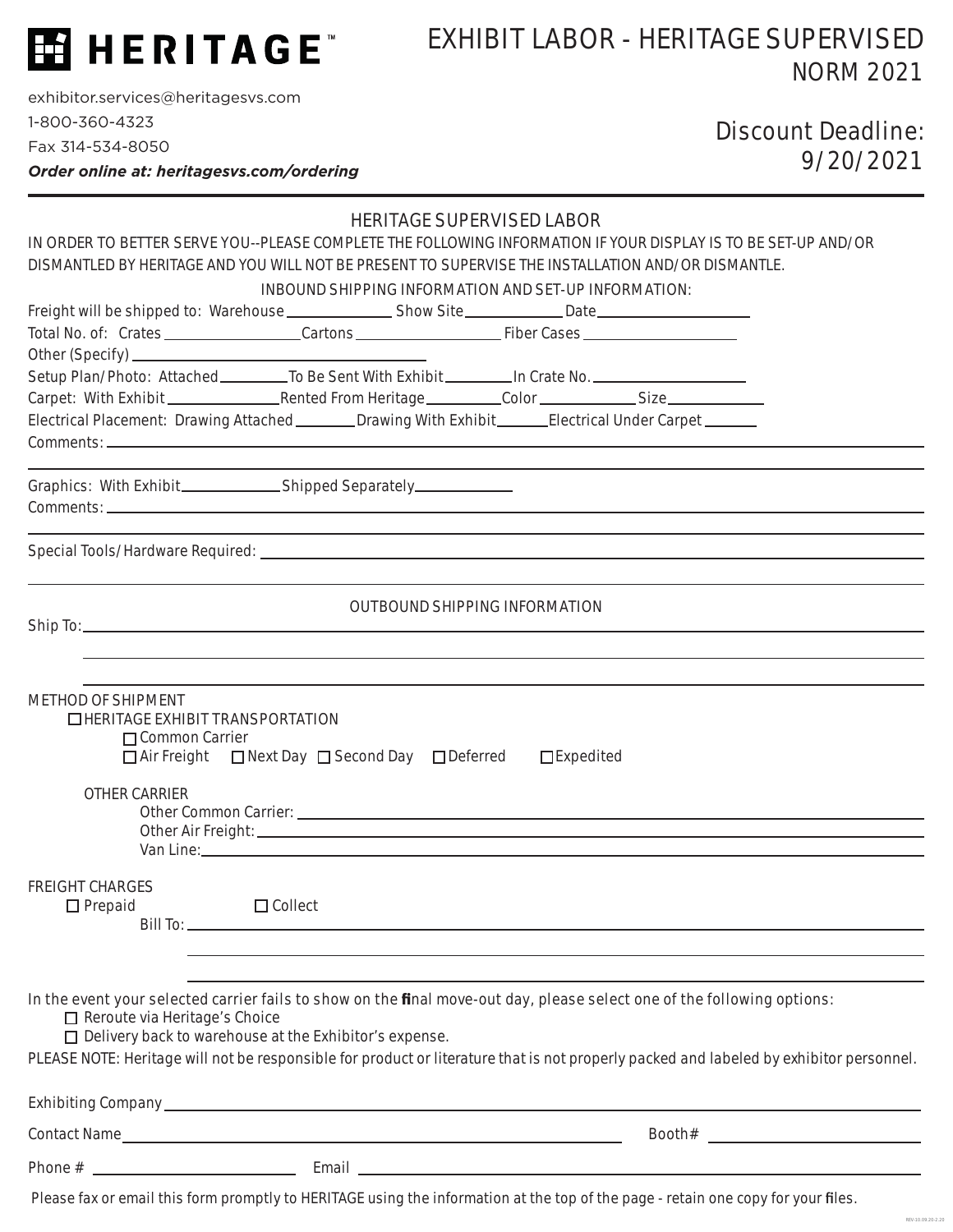

## GRAPHIC REQUIREMENTS AND SUBMISSION INSTRUCTIONS

exhibitor.services@heritagesvs.com 1-800-360-4323 Fax 314-534-8050

*Order online at: heritagesvs.com/ordering*

Please read carefully and follow all requirements and instructions to insure proper production of high quality graphics and timely delivery. Feel free to contact HERITAGE with any questions or concerns.

| For Print Ready<br>Graphics                        | <b>CMYK</b> color mode<br>150 dpi at 100% scale<br>No bleed/trim necessary<br>Vector artwork files preferred - .PDF, .AI, and .EPS<br>Rasterized artwork files - . TIFF or .JPG<br>Full scale artwork only. However if necessary, use 300 dpi at 50% scale<br>Outline/Rasterize all fonts<br>Flatten all transparencies<br>Change all opacities to solid colors<br>Keep all critical logos and text 0.25" from the edges<br><b>Supply links</b><br><b>GRAPHIC SUMMARY REQUIRED</b> for large volume graphic orders.<br>Please indicate/specify graphic size, quantity, single or double sided, material<br>(i.e. vinyl, foam core), area of use and description of graphic i.e. text/copy.<br>Click HERE for a sample graphic summary to download. |
|----------------------------------------------------|----------------------------------------------------------------------------------------------------------------------------------------------------------------------------------------------------------------------------------------------------------------------------------------------------------------------------------------------------------------------------------------------------------------------------------------------------------------------------------------------------------------------------------------------------------------------------------------------------------------------------------------------------------------------------------------------------------------------------------------------------|
| For Heritage<br>Designed<br>Graphics               | Please supply vector logos - . AI, . EPS or . PDF<br>High resolution photos - 10MB or higher recommended<br>Preferred font choice and/or supply font file<br>Any Pantone (PMS) color references i.e. your company's brand colors                                                                                                                                                                                                                                                                                                                                                                                                                                                                                                                   |
| <b>To Submit</b><br><b>Artwork</b><br><b>Files</b> | Via Dropbox - email graphics@heritagesvs.com and Heritage will<br>setup a shared Dropbox folder. Please save/upload files in this folder.<br><b>OR</b><br>Via Email - attachments 10MB or less.                                                                                                                                                                                                                                                                                                                                                                                                                                                                                                                                                    |
| Acceptable<br>Artwork                              | <b>NOT Acceptable</b><br>Artwork                                                                                                                                                                                                                                                                                                                                                                                                                                                                                                                                                                                                                                                                                                                   |
| Questions?                                         | Contact Heritage Graphics Department or your Account Executive<br>1-800-360-4323<br>graphics@heritagesvs.com                                                                                                                                                                                                                                                                                                                                                                                                                                                                                                                                                                                                                                       |